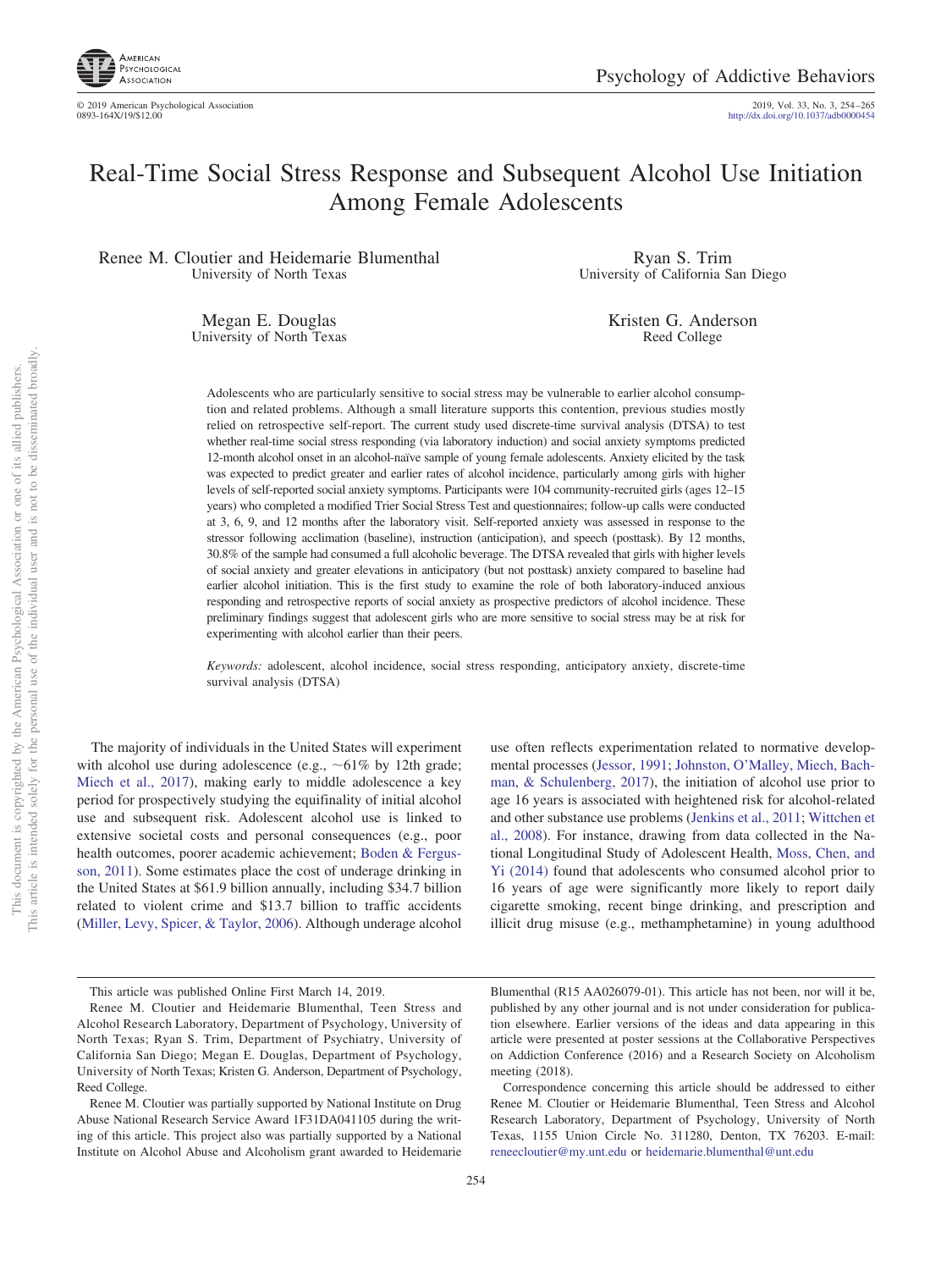(ages 24 –32) compared to those who had not yet consumed alcohol. Similarly, in a large sample of twin girls, participants who reported initial use prior to age 16 were over 3 times as likely to develop an alcohol use disorder (AUD) by age 30, with 32.9% of early users meeting AUD criteria compared to 12% of those who reported initiation later in life [\(Jenkins et al., 2011\)](#page-10-2). These findings suggest that initial alcohol use in adolescence (particularly before age 16) may pose a risk for the development of later alcoholrelated problems.

Although much of the literature has focused on externalizing pathways to adolescent substance use, a small but growing body of work has begun to highlight the importance of internalizing pathways [\(Hussong, Jones, Stein, Baucom, & Boeding, 2011\)](#page-10-3) and maladaptive social stress responding in particular [\(Battista, Stew](#page-9-1)[art, & Ham, 2010\)](#page-9-1). This literature presents mixed findings, supporting positive, negative, and null associations between internalizing symptoms and stress responses with alcohol use indices (e.g., [Battista et al., 2010;](#page-9-1) [Colder et al., 2013;](#page-9-2) [Fröjd, Ranta, Kaltiala-](#page-10-4)[Heino, & Marttunen, 2011\)](#page-10-4). One potential explanation for these inconsistent findings is that heterogeneity in internalizing symptoms, when broadly defined to include all depression and anxiety symptoms, may be masking divergent associations with specific symptom clusters (e.g., social anxiety [SA] vs. separation anxiety; [Buckner et al., 2008;](#page-9-3) [Marmorstein et al., 2010\)](#page-10-5). This suggests there may be utility in focusing on specific symptom clusters, rather than general internalizing symptoms. SA and related social stress may be particularly important for understanding adolescent alcohol use. Adolescence is a period of increased sensitivity to social rewards and susceptibility to peer influence, and adolescent drinking commonly occurs in the context of peers (e.g., [Anderson & Brown,](#page-9-4) [2010;](#page-9-4) [Steinberg, 2007\)](#page-11-4). Although SA is not consistently associated with use *frequency,* with some notable exceptions [\(Tomlinson &](#page-11-5) [Brown, 2012\)](#page-11-5), elevated social fears, including social anxiety disorder (SAD), relate to problematic alcohol use among both adolescents and adults [\(Blumenthal, Leen-Feldner, Badour, & Babson,](#page-9-5) [2011;](#page-9-5) [Buckner, Heimberg, Ecker, & Vinci, 2013;](#page-9-6) [Buckner &](#page-9-7) [Schmidt, 2009\)](#page-9-7). Although these findings suggest that sensitivity to social stressors are associated with greater alcohol use–related problems, the inconsistent associations with use frequency (e.g., [Keough, Badawi, Nitka, O'Connor, & Stewart, 2016\)](#page-10-6) make it difficult to explain how these patterns emerge. Of note, the majority of this literature relies solely on retrospective report of anxiety symptoms, which are subject to several biases (e.g., recall biases, introspective accuracy).

Experimental psychopathology techniques that incorporate realtime assessments can be used to maximize internal validity and minimize common biases of retrospective self-reports [\(Zvolensky,](#page-11-6) [Lejuez, Stuart, & Curtin, 2001\)](#page-11-6). Indeed, to circumvent potential biases, research conducted with adults has used real-time, laboratory-based tasks and assessments in the examination of acute social stress (e.g., giving an impromptu speech) and alcoholrelevant responses (e.g., sensory bias, reported craving, self-administration; [Battista et al., 2010\)](#page-9-1). Several studies have found that anxiety elicited by laboratory-induced social stress is positively correlated with alcohol craving and consumption among heavydrinking [\(Field & Powell, 2007;](#page-10-7) [Nesic & Duka, 2006\)](#page-11-7) and socially drinking [\(de Wit, Söderpalm, Nikolayev, & Young, 2003;](#page-10-8) [Magrys](#page-10-9) [& Olmstead, 2015\)](#page-10-9) adults and that the relation is especially pronounced among adults with relevant internalizing problems (e.g.,

SAD; [Abrams, Kushner, Medina, & Voight, 2002\)](#page-9-8). Further, individuals with a current AUD have been found to respond more strongly to an evaluative speech task than do those presenting with past AUD or no AUD history [\(Starcke, van Holst, van den Brink,](#page-11-8) [Veltman, & Goudriaan, 2013\)](#page-11-8). Last, in the one laboratory study to date conducted with adolescents (ages 14 –17; recent alcohol consumption), symptoms of SA were positively correlated with the acute desire to drink following introduction to the novel, socially relevant laboratory protocol [\(Blumenthal, Ham, Cloutier, Bacon,](#page-9-9) [& Douglas, 2016\)](#page-9-9). Although these findings suggest *current* drinkers may be prone to consume alcohol in new, potentially stressful social contexts, it is unclear whether sensitivity to social stress might also be related to risk of early initial alcohol use among alcohol-naïve youth.

Finally, based on historical data indicating elevated alcohol use and disorder prevalence among men compared to women, the majority of work has targeted adult men and boys [\(Nolen-](#page-11-9)[Hoeksema & Hilt, 2006;](#page-11-9) [Schulte, Ramo, & Brown, 2009\)](#page-11-10). However, in the past two decades, the gender gap in alcohol use has begun to close. In fact, recent national data have indicated that prior drinking, recent drinking, and past-year AUD prevalence are now higher among adolescent girls than boys [\(Forman-Hoffman,](#page-10-10) [Edlund, Glasheen, & Ridenour, 2017;](#page-10-10) [Kann et al., 2016;](#page-10-11) [Miech et](#page-11-0) [al., 2017;](#page-11-0) [Perou et al., 2013\)](#page-11-11). Further, young women evidence greater immediate risk of alcohol-related problems and injury [\(Stockwell et al., 2002\)](#page-11-12), as well as a faster transition from use to disorder, compared to men [\(Diehl et al., 2007;](#page-10-12) [Johnson, Richter,](#page-10-13) [Kleber, McLellan, & Carise, 2005\)](#page-10-13). A growing body of work has detailed differential structural and functional neuro-correlates of AUD among adult and adolescent women, suggesting not only distinct but elevated risk for the neurotoxic effects of alcohol among women [\(Caldwell et al., 2005;](#page-9-10) [Medina et al., 2008\)](#page-11-13). Collectively, sex-specific differences in risk and consequences of use, alongside an underrepresentation of women in this literature [\(Fos](#page-10-14)[ter, Hicks, Iacono, & McGue, 2014\)](#page-10-14) and greater rates of SAD diagnoses in girls [\(Merikangas et al., 2010\)](#page-11-14) emphasize the need for research examining markers, processes, and outcomes among adolescent girls specifically [\(Brady & Randall, 1999;](#page-9-11) [Medina et al.,](#page-11-13) [2008\)](#page-11-13).

### **The Current Study**

Early alcohol use initiation (before age 16) poses significant risk for experiencing problems in adulthood, particularly among female adolescents; therefore, it is critical to obtain a better understanding of the processes that may underlie early alcohol use. When paired with longitudinal designs, laboratory analogues can be used to establish the temporal ordering of co-occurring phenomenon (e.g., SA and AUD) and provide enhanced sensitivity to prodromal symptoms (e.g., preclinical SA; [Zvolensky et al., 2001\)](#page-11-6). To date, several laboratory studies with adults and at least one study with adolescents have suggested that elevated social stress responses may lead to increased alcohol use among current drinkers. The present study seeks to build upon this work by examining whether alterations in stress responding might *precede* initial alcohol use among adolescents.

Specifically, the current study tests whether real-time social stress responding (elicited in the laboratory) would predict 12 month alcohol incidence in an alcohol-naïve sample of young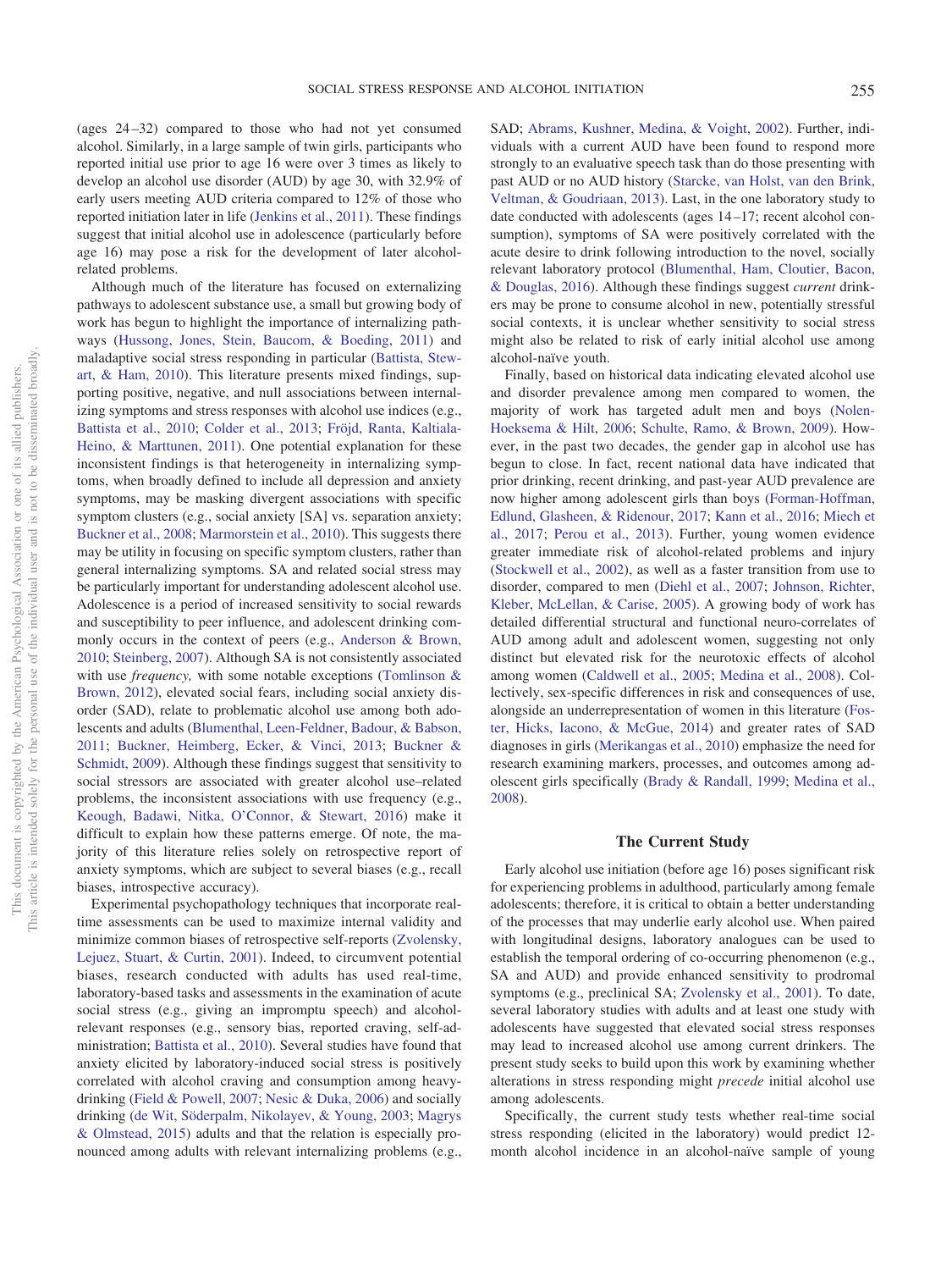female adolescents, using discrete-time survival analysis (DTSA). It was expected that anxiety elicited by the task would positively relate to initiation of alcohol use over the following 12-month period. Individuals with higher levels of SA symptoms more generally are known to be particularly sensitive to social stressors and may therefore be more likely to initiate alcohol use as a means of coping with their acute anxiety. Accordingly, we also tested the potential interactions of trait-level SA symptoms with anxious reactivity to the task as predictors of alcohol incidence. Given their noted history with alcohol incidence, age, ethnicity, and race were considered as potential covariates [\(Forman-Hoffman et al., 2017\)](#page-10-10). Though alcohol-naivety was considered "never consuming a *full* alcoholic beverage," there is recent evidence to suggest that youth often try small amounts of alcohol months or years before consuming a full alcoholic beverage [\(Colder, Shyhalla, & Frndak,](#page-9-12) [2018\)](#page-9-12). Therefore, in the current study, baseline alcohol sipping history was included as a statistical control variable.

#### **Method**

# **Participants**

Participants were drawn from a larger laboratory-based investigation on pubertal development and emotional vulnerability among community-recruited girls between the ages of 12 and 15  $(N = 138)$ . Recruitment for this project ran concurrently with a second project screening for adolescent boys and girls (ages 14 – 17) who consumed a full alcoholic beverage within the past year [\(Blumenthal, Cloutier, Douglas, Kearns, & Carey, 2019\)](#page-9-13). Because participants could not participate in both studies, the current sample comprises alcohol-naïve girls or girls who have never consumed a full standard alcoholic beverage at screening  $(n = 119)$ . Following the initial laboratory component, participants completed telephone follow-up interviews for 1 year at 3-month intervals; retention rates (from baseline) were 82.6% (3 months), 71.0% (6 months), 62.3% (9 months), and 53.6% (12 months).

The current analyses include only girls who reported no lifetime alcohol use or less than a full standard alcoholic beverage at baseline and had complete data on the primary baseline variables; that is, scores on all three Subjective Units of Distress Scale anxiety assessments (SUDS; [Gotlib, Traill, Montoya, Joormann, &](#page-10-15) [Chang, 2005;](#page-10-15) [Wolpe, 1958\)](#page-11-15) and the Revised Child Anxiety and Depression Scale—Social Phobia subscale (RCADS–SA; [Chor](#page-9-14)[pita, Yim, Moffitt, Umemoto, & Francis, 2000\)](#page-9-14) as well as on at least one follow-up call. Thus, the final sample includes 104 early adolescent girls with a mean age of 13.9 at baseline. The racial composition of the final sample was comparable to that of the local community (Denton County, TX; [U.S. Census Bureau, 2016\)](#page-11-16): 65.7% Caucasian, 11.4% African American, 3.8% Asian, 2.9% Native American, 15.2% multiracial, and 1.0% "other." However, the proportion of Hispanics–Latinos was slightly lower (14.0%) than that of the local community (19.2%; Denton County, TX; [U.S. Census Bureau, 2016\)](#page-11-16). A series of independent-samples *t* tests and chi-square tests with baseline data indicated that there were no statistically significant differences in attrition or selection rates by age, SA symptoms, stress responsivity, ethnicity, race, or sipping status.

## **Measures and Task**

**Alcohol use.** Participants were asked about their alcohol use at initial screening; during the laboratory visit; and through telephone interviews 3, 6, 9, and 12 months following the laboratory appointment.

*Baseline alcohol use—Sipping at baseline.* At initial screening, participants were asked "Have you ever consumed an alcoholic beverage, even just one or two sips?" If any alcohol use was endorsed, participants were asked to indicate whether they had consumed a full alcoholic beverage. Only participants who reported never consuming more than a few sips at the initial telephone screening were included in the current study. To control for sipping history, all screening responses were treated as a dichotomous variable such that 0 reflects "no alcohol use" and 1 reflects "endorsed sipping."

For 27 of 109 cases, telephone screening data were not available (i.e., ages 12–13; drinking status not assessed at screening for those under age 14) but otherwise had complete baseline and follow-up data. To retain these cases and maintain statistical power, we used data from the Adolescent Alcohol and Drug Involvement Scale (AADIS; [Moberg, 2000\)](#page-11-17) completed in the laboratory to infer use history. Specifically, the alcohol item asks how often participants have used alcohol but does not confirm whether positive endorsements refer to full alcoholic beverages or just a few sips. Most participant responses from the laboratory assessment reflected no lifetime alcohol use  $(n = 22)$ , which was coded as 0 for "no alcohol use" on the sipping variable. However, the five cases that endorsed trying alcohol "once or twice" were excluded, resulting in a final sample of 104.

*12-month alcohol use.* During the follow-up calls participants reported on their alcohol use frequency via the Adolescent Alcohol and Drug Involvement Scale (AADIS; [Moberg, 2000;](#page-11-17) [Moberg &](#page-11-18) [Hahn, 1991\)](#page-11-18). The AADIS was completed in an interview format with a trained research assistant who would read the instructions and list the substance (i.e., alcohol) and each of the response items. Participants are asked to select a single response that best reflected how often they used alcohol on a scale of 0 (*never used*) to 7 (*several times a day*). Each response point is accompanied by a written descriptor, and higher numbers reflect increased frequency of use (e.g.,  $2 = several times a year$ ;  $3 = several times a month$ ). If participants endorsed drinking, research assistants confirmed that they had consumed a full alcoholic beverage (i.e., not just sips). For the current analyses, responses were dichotomized such that reporting *never used* or *sips only* by 12 months was coded as 0, and any other positive endorsement at any follow-up call was coded as 1 so long as the endorsement included full alcoholic beverages. The AADIS is a face-valid scale that has been shown to strongly correspond with clinical assessments of use patterns (i.e., nonuse, abuse, dependence; [Moberg & Hahn, 1991\)](#page-11-18) and has been successfully employed in prior work examining substance use in similar community-based samples of adolescents (e.g., [Blumen](#page-9-15)[thal, Leen-Feldner, Frala, Badour, & Ham, 2010\)](#page-9-15).

**Social anxiety.** The Revised Child Anxiety and Depression Scale—Social Phobia subscale (RCADS–SA; [Chorpita et al.,](#page-9-14) [2000\)](#page-9-14) was used as a continuous measure of typical, or traitlike, SA symptoms. This nine-item self-report subscale includes items such as "I am afraid of looking foolish in front of other people" and "I worry about what others think of me," which participants rate on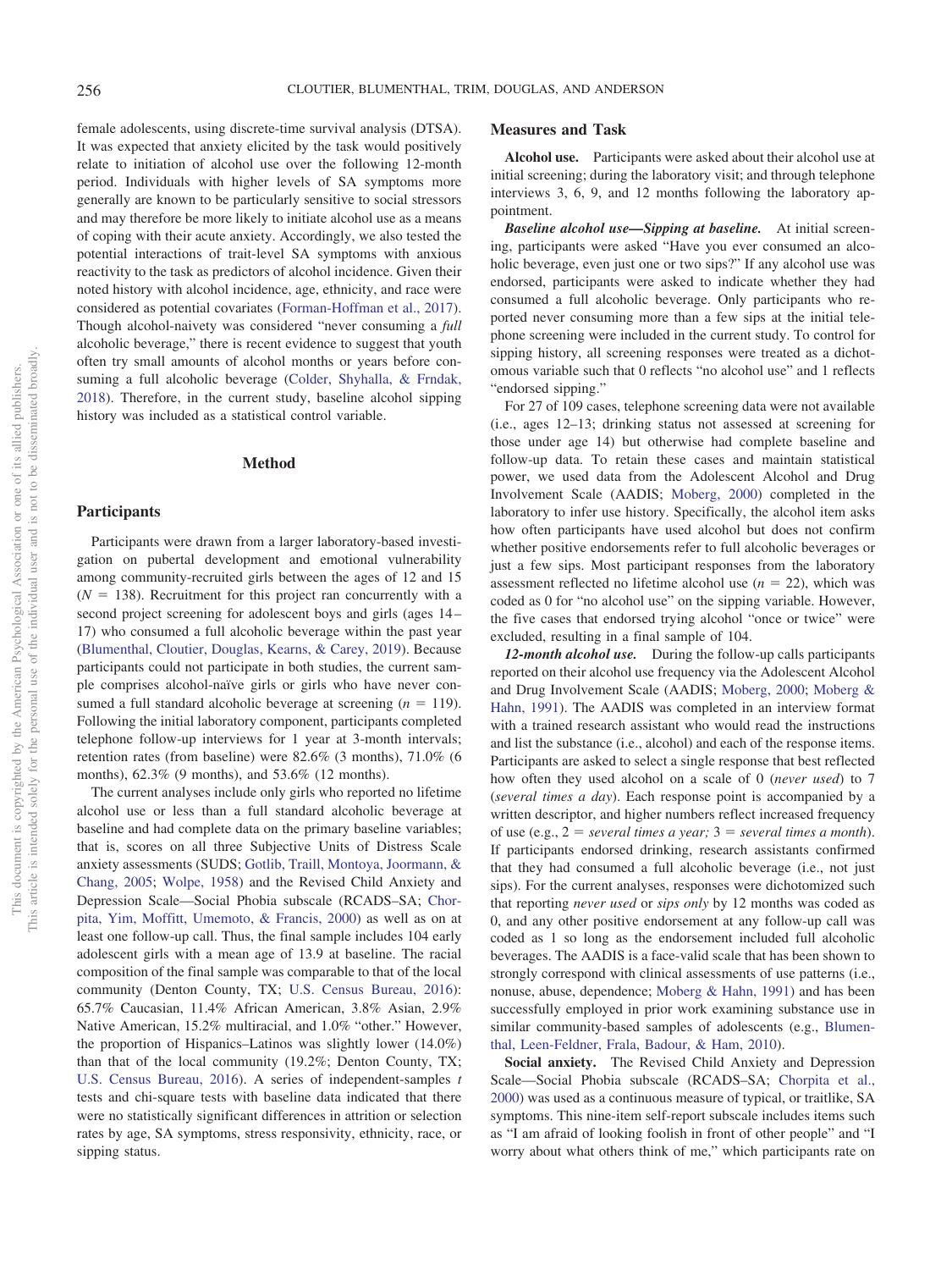a 4-point Likert-type scale  $(0 = never, 1 = sometimes, 2 = often,$ and  $3 = always$ ) as to how often each statement reflects how they typically feel. Responses are summed to create a total SA score. The RCADS evidences sound psychometric properties, demonstrating convergent validity with existing measures of childhood anxiety and anxiety disorders and test–retest reliability (SA test– retest coefficient  $=$  .80), as well as internal consistency (e.g., current sample Cronbach's  $\alpha = .86$ ; [Chorpita et al., 2000\)](#page-9-14). The RCADS also has been used in other studies of adolescent social anxiety and substance use (e.g., [Cloutier, Blumenthal, & Mischel,](#page-9-16) [2016\)](#page-9-16).

**Social stress induction.** Social stress was elicited through the Modified Trier Social Stress Test (TSST-M; [Yim, Quas, Cahill, &](#page-11-19) [Hayakawa, 2010\)](#page-11-19). Participants were informed that they would complete a 5-min speech task for which they should imagine that they were introducing themselves to a new classroom and convincing the class that they would be a good student. Participants also had to include at least one good thing and one bad thing about themselves. They were given 3 min to prepare with paper and pencil but were informed that they would not be allowed to use any notes during the actual speech. Participants also were told that researchers would be viewing and evaluating their speech from the adjoining room via the camera located above them. Each participant prepared for her speech in private; a research assistant then reentered the room and instructed her to stand up, look directly into a camera, and begin the speech as soon as the researcher left the room and said "Go." Participants then spoke freely; however, if they stopped speaking for more than 10 s, a researcher in the adjoining room would remind them to continue speaking. Because the rooms were separated by a doorway, the researcher could provide prompts to participants without their seeing the researcher. If, after several prompts, they continued to stop speaking, a researcher would ask open-ended questions relevant to their speech. The TSST has a long history of safely and successfully eliciting socially relevant psychobiological stress among adults, adolescents, and children [\(Kudielka, Hellhammer, & Kirschbaum, 2007;](#page-10-16) [Yim et al., 2010\)](#page-11-19).

**Real-time social stress response.** Participants self-reported their acute emotional state immediately before task instructions (i.e., baseline), postinstructions–prespeech (i.e., in anticipation of task), and postspeech via the well-established Subjective Units of Distress Scale (SUDS; [Gotlib et al., 2005;](#page-10-15) [Wolpe, 1958\)](#page-11-15). Specifically, a single-item measurement of how anxious the participant felt was rated on a scale of 0 (*Not at all*) to 10 (*A lot*). To create change scores reflecting increases in anxiety in anticipation of and immediately following the task, we subtracted baseline anxiety values from the postinstructions–prespeech anxiety values and postspeech anxiety values, respectively. This resulted in a possible range of  $-10$  (high baseline anxiety; low anticipatory or posttask anxiety) to 10 (low baseline anxiety; high anticipatory or posttask anxiety).

### **Procedure**

All study procedures were approved by the university Institutional Review Board. Participants were passively recruited from the local community with flyers and information booths at local events. Interested guardians and youth who contacted the laboratory were informed about study procedures. Eligibility (i.e., ages

12–15, female sex) was assessed via a brief telephone screener, at which point the initial laboratory visit was scheduled. Upon arrival, written guardian consent (for child) and assent was obtained for the lab visit as well as the follow-up calls. Thereafter, youth completed 45 min of questionnaires, followed by the baseline SUDS assessment. Participants then completed the social stress task described earlier as well as a series of interviews and questionnaires unrelated to the current study. At the end of the 2.5-hr protocol, participants were fully debriefed and compensated \$30 for their time. Participants then scheduled their first, 3-month follow-up call.

Follow-up calls were always scheduled with respect to the period since the laboratory date (e.g., 90 days from lab appointment). When participants did not complete their scheduled call, research assistants were instructed to attempt contact– call completion up to 30 days after their original call date, at which point their call was skipped until the next scheduled call (e.g., 180 days from lab appointment) or the participant asked to withdraw from the study. At the completion of each call, participants scheduled their next follow-up call and were mailed \$5 for their time.

### **Data Structure**

The raw data were prepared based on recommendations by [Muthén and Masyn \(2005\)](#page-11-20) so that the DTSA could be modeled in a latent variable framework. A total of four binary time-specific event indicators were constructed to reflect the 3-month intervals between the earliest postlab visit initiation onset (i.e., within 3 months) and the latest postlab visit initiation onset (i.e., between 9 and 12 months) that was assessed. For ease, the binary timespecific indicators is referred to by the month of assessment (i.e., 3-, 6-, 9-, and 12-month interview). The participant was considered to have experienced the event of interest in the interval in which they reported drinking at least one full standard alcoholic beverage for the first time. First-time endorsements of alcohol use were coded as 1 on the binary time-specific event indicators; prior event indicators were coded as 0, meaning the event had not occurred; and subsequent event indicators were coded as missing because they already experienced the event.

### **Analytic Approach**

Repeated-measures analysis of variance (ANOVA) was conducted as a manipulation check to confirm that anxiety increased in anticipation of the speech and following the speech compared to baseline. Descriptive statistics were computed for the entire sample, and a series of independent-samples *t* tests (age) and chisquare tests (ethnicity, race, sipping history) were conducted to identify potential baseline differences among girls who initiated alcohol use and those who did not by the 12-month follow-up.

For the primary analyses, the relations between the selected baseline covariates and the alcohol onset outcomes were examined using a series of DTSA with a latent hazard function representing the event time distribution. The discrete-time hazard is the conditional probability that an adolescent will consume her first alcoholic beverage in a time period, given that she did not report alcohol use in previous time periods [\(Singer & Willett, 2003\)](#page-11-21). The DTSA model provides information on whether the participant consumes an alcoholic beverage (i.e., event occurrence) as well as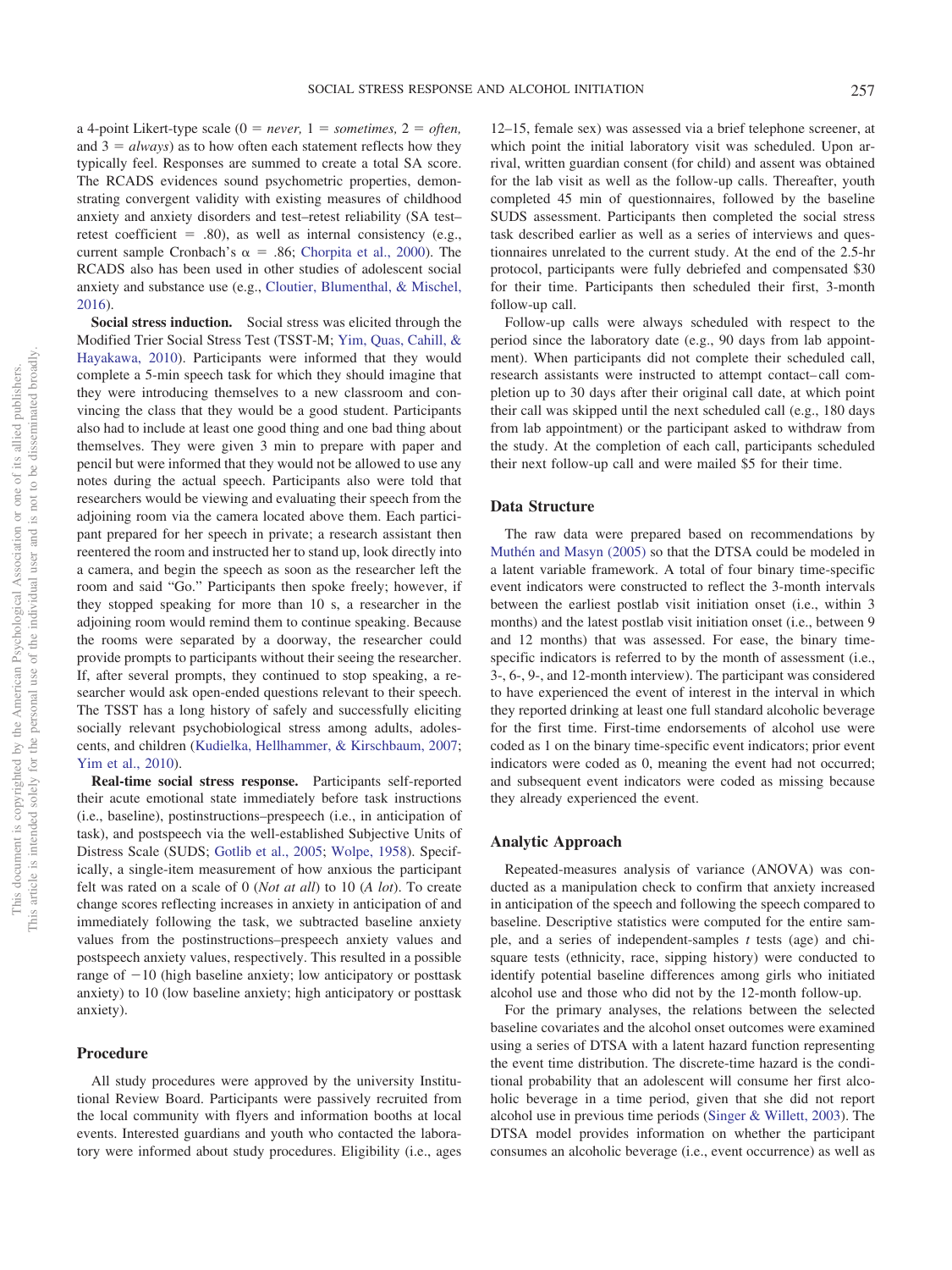when it occurs within the assessment period. The survival function is the sample's cumulative probability of not reporting any alcohol use across the 1-year assessment period; in other words, it is the probability of "surviving" through the 12-month follow-up as a nonuser [\(Muthén & Masyn, 2005\)](#page-11-20). This survival function approximates the Cox regression model used in traditional continuous time survival models and is preferred when the data are categorical with fewer than 20 categories [\(Asparouhov, Masyn, & Muthén, 2006\)](#page-9-17).

Based on the procedures outlined by [Muthén and Masyn \(2005\),](#page-11-20) the DTSA was modeled as a special case within the latent variable framework in which a single-class latent class analysis corresponded to binary time-specific indicators. First, the constancy of the hazard rate assumption was tested to determine whether changes in the survival rate were constant across time. An unconditional survival model was fit that allowed the hazard rate to vary across the four, binary time-specific event indicators for alcohol incidence. This model was then compared to one that constrained the hazard rate to equality across intervals using a likelihood ratio test from the model deviance statistics. The hazard assumption is met if the constrained model fits as well as, or better than, the unconstrained model.

Second, the proportionality assumption for each of the predictors and covariates was tested to evaluate whether the effect of each covariate on the latent hazard function was equivalent across time. For each predictor– covariate, a model constraining their effect to equality was compared to a model allowing the variable to vary across time. The proportionality assumption for each variable is met if the constrained models fit as well as, or better than, the unconstrained models.

Third, a multivariate model with all the predictors was estimated such that the latent hazard function (with its four binary time-specific event indicators) was regressed on the set of predictors. This model provided estimates for the individual effects of each variable on alcohol incidence as well as the interactions of theoretical interest after controlling for all the other variables in the model. Two separate models that include the main and interaction effects of anticipatory anxiety change scores with RCADS SA symptoms (Model 1) and posttask anxiety change scores with RCADS SA symptoms (Model 2) are reported. To increase confidence in the final maximum likelihood values, we used automatically generated starting values with random perturbations (100 random sets of starting values with 30 full optimizations) for all models.

#### **Results**

## **Manipulation Check of the Stressor Task**

First, the repeated-measures ANOVA indicated statistically significant within-subject differences in anxiety,  $F(2, 206) = 12.946$ ,  $p < .001$ ,  $\eta_p^2 = .112$ , across time. Specifically, pairwise comparisons confirmed statistically significant increases in anxiety both in anticipation of the speech ( $M = 4.16$ ,  $SD = 3.13$ ,  $p < .001$ ) and following the speech ( $M = 4.20$ ,  $SD = 3.11$ ,  $p < .001$ ) compared to baseline levels ( $M = 3.15$ ,  $SD = 2.74$ ).

## **Demographics and Covariate Selection**

[Table 1](#page-5-0) presents baseline demographic information of the total sample and by overall initiation status.<sup>1</sup> By 12 months,  $30.8\%$  of the sample had consumed a full alcoholic beverage. Specifically, 13.5% of the sample newly initiated at 3 months, 8.7% newly initiated at 6 months, 3.9% newly initiated at 9 months, and 4.8% newly initiated at 12 months. Adolescents who initiated alcohol use were slightly older,  $t(101) = -2.69$ ,  $p = .008$ , and were more likely to have sipped alcohol,  $\chi^2(1, N = 104) = 19.13, p < .001$ , at baseline compared to noninitiators. There were no differences in terms of SA symptoms,  $t(101) = -1.32$ ,  $p = .190$ ; ethnicity,  $\chi^2(1, 1)$  $N = 103$ ) = .41,  $p = .524$ ; race,  $\chi^2(4, N = 99) = 1.874$ ,  $p = .759$ ; or grade in school,  $\chi^2$ (5, *N* = 103) = 6.907, *p* = .228, across initiation groups. Additional *t* tests exploring whether individuals who reported a sipping history (compared to those without a sipping history) differed on any of the acute measures of anxiety during the TSST-M (i.e., baseline, anticipatory, posttask, anticipatory– baseline change scores, posttask– baseline change scores) or RCADS–SA were not statistically significant ( $p_s$   $> .05$ ; data not shown). Based on these initial analyses, the only covariates included in the final model were age and sipping history.

## **Discrete Time Survival Analyses**

**Unconditional survival model.** The unconditional hazard function in [Figure 1](#page-5-1) demonstrates a gradual decrease in rates of "surviving" alcohol onset across the 1-year follow-up period. Approximately 69.2% of girls did not report any alcohol use by their final interview. The likelihood ratio test comparing the unconditional hazard model with time-varying hazard rates to one that constrained the hazard rates to equality was not statistically significant, meeting the constancy of the baseline hazard rate assumption. Therefore, the hazard rate function was constrained to equality across all models.

**Univariate covariate effects.** None of the likelihood ratio tests comparing the models where the effects of each of the predictor variables on alcohol onset were allowed to vary, against models where the effects were constrained across time, were significant (analyses not shown). Because all the predictor variables met the proportionality assumption, the effect of each predictor was estimated to be proportional across time.

The parameter estimates (i.e., log hazard odds) for the univariate effects of each covariate on the hazard probabilities are listed in [Table 2,](#page-6-0) under the Univariate Effects heading. Three baseline predictors were statistically significant in the expected direction: older age, sipping history, and higher change scores on posttask anxiety from baseline were all associated with increased alcohol onset. Univariate change scores in anticipatory anxiety from baseline were also in the expected direction ( $p = .06$ ).

**Multivariate survival model.** In [Table 2,](#page-6-0) the log hazard odds for each variable are presented under the Full Model heading. After adjusting for the effects of all other variables, sipping history and the interaction term for change scores in anticipatory anxiety and SA symptoms were statistically significant ( $p<sub>s</sub> < .05$ ). The interaction term between posttask anxiety change scores and SA did not reach the threshold for statistical significance ( $p = .06$ ).

<sup>&</sup>lt;sup>1</sup> A small number of cases ( $n = 1-5$ ) were missing data on some or all of the demographic characteristics tested. The preliminary analyses were run on the data that was available, resulting in slightly variable *N*'s and *df* reported, though do not ultimately change the primary analyses or final interpretation of findings.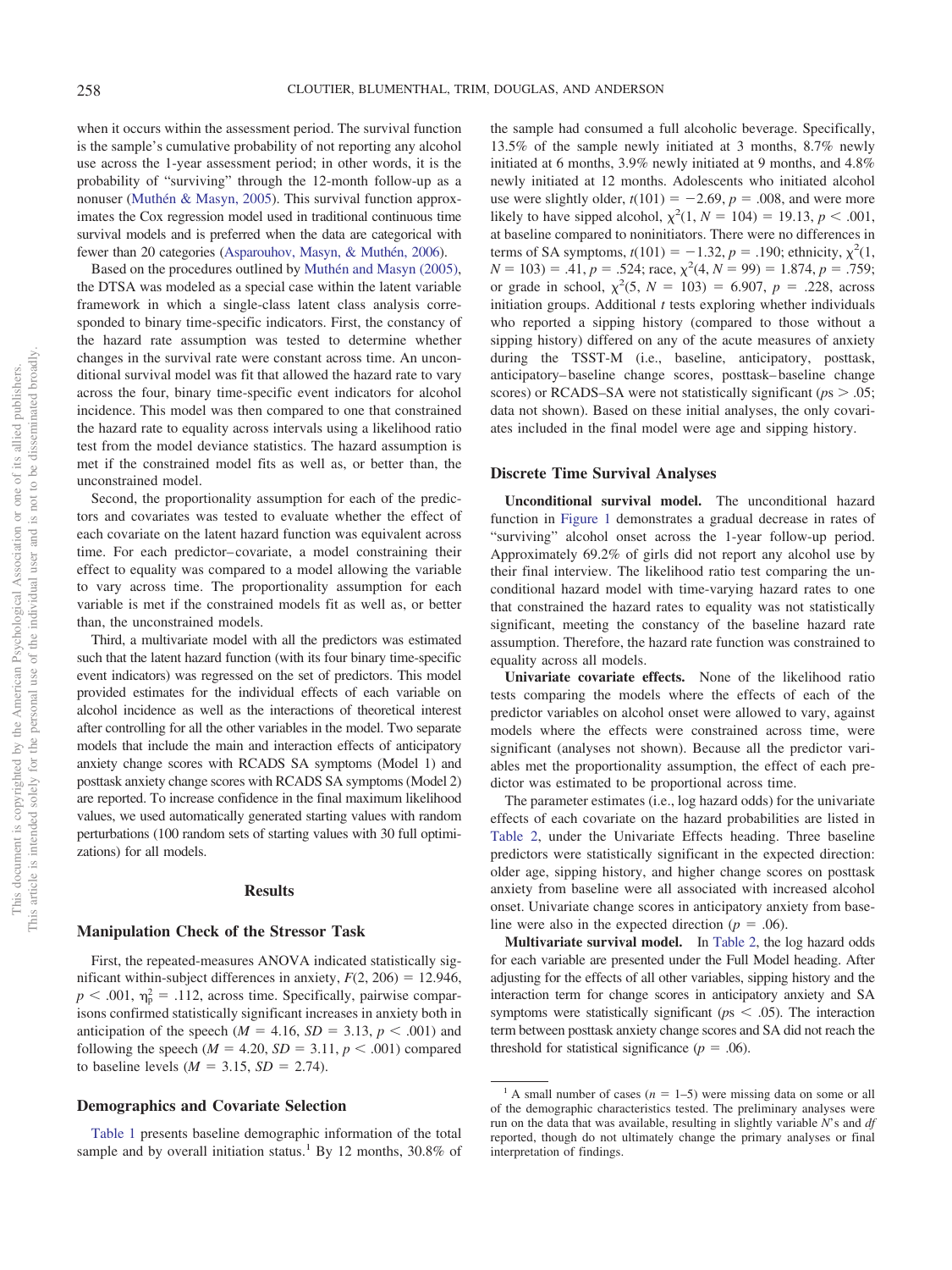|                                   | Total $(N = 104)$ |      | Never initiated $(n = 72)$ |      | Initiated ( $n = 32$ ) |      |
|-----------------------------------|-------------------|------|----------------------------|------|------------------------|------|
| Variable                          | M(SD)             | $\%$ | M(SD)                      | $\%$ | M(SD)                  | $\%$ |
| Age (years)                       | 13.95 (.97)       |      | 13.78(0.99)                |      | 14.31(.82)             |      |
| Social anxiety symptoms           | 12.70(6.73)       |      | 12.20(6.55)                |      | 14.08 (6.97)           |      |
| Anticipatory anxiety change score | 1.01(2.27)        |      | .78(2.42)                  |      | 1.47(1.90)             |      |
| Posttask anxiety change score     | 1.05(2.21)        |      | .79(2.32)                  |      | 1.50(1.81)             |      |
| Ethnicity (Hispanic/Latino)       |                   | 12.9 |                            | 14.3 |                        | 9.7  |
| Race                              |                   |      |                            |      |                        |      |
| Caucasian/White                   |                   | 68.7 |                            | 68.7 |                        | 68.8 |
| African American/Black            |                   | 10.1 |                            | 9.0  |                        | 12.5 |
| Asian American                    |                   | 4.0  |                            | 4.5  |                        | 3.1  |
| Native American                   |                   | 3.0  |                            | 4.5  |                        | .0   |
| Other/Multiracial                 |                   | 14.1 |                            | 13.4 |                        | 15.6 |
| Year in school                    |                   |      |                            |      |                        |      |
| Sixth grade                       |                   | 5.8  |                            | 5.6  |                        | 6.3  |
| Seventh grade                     |                   | 10.7 |                            | 12.7 |                        | 6.3  |
| Eighth grade                      |                   | 16.5 |                            | 21.1 |                        | 6.3  |
| Ninth grade                       |                   | 42.7 |                            | 40.8 |                        | 46.9 |
| 10th grade                        |                   | 23.3 |                            | 18.3 |                        | 34.4 |
| Other (homeschooled)              |                   | 1.0  |                            | 1.4  |                        | .0   |
| Sipping                           |                   | 25.2 |                            | 12.7 |                        | 53.1 |

<span id="page-5-0"></span>Table 1 *Baseline Demographics for the Total Sample and by Initiation Status*

*Note*. Bolded values were statistically different at  $p < .05$  for initiators and noninitiators.

To provide a visual representation of the interaction terms, we created a series of tables (data not shown) ordering the new alcohol initiations at 3, 6, 9, and 12 months by dichotomized subgroups of the main effect variables. Median splits were used to create binary variables for RCADS–SA  $(\leq 11$  vs.  $\geq 11$ ), anticipatory anxiety change scores from baseline  $(< 1$  vs.  $\geq 1$ ), and posttask anxiety change scores from baseline ( $\leq 1$  vs.  $\geq 1$ ). For both sets of interactions, four subgroups were created, with the survival function calculated for each subgroup individually graphed across time.

 $\mathbf{1}$ 

[Figure 2](#page-6-1) shows the rate of alcohol onset (i.e., decreased survival– abstinence rates) across the four subgroups formed by crossing high–low categories of SA and anticipatory anxiety change scores from baseline. The only group to not show an immediate decrease in survival at 3 months was the high SA–low anticipatory change group (100% survival rate), though they did show a gradual decline at 6, 9, and 12 months. Both of the low SA groups and the high SA - high anticipatory change group showed immediate sharp declines in survival at 3 months (78%– 82%); however, whereas



<span id="page-5-1"></span>*Figure 1.* Fitted survival probabilities for onset of alcohol use following lab assessment. See the online article for the color version of this figure.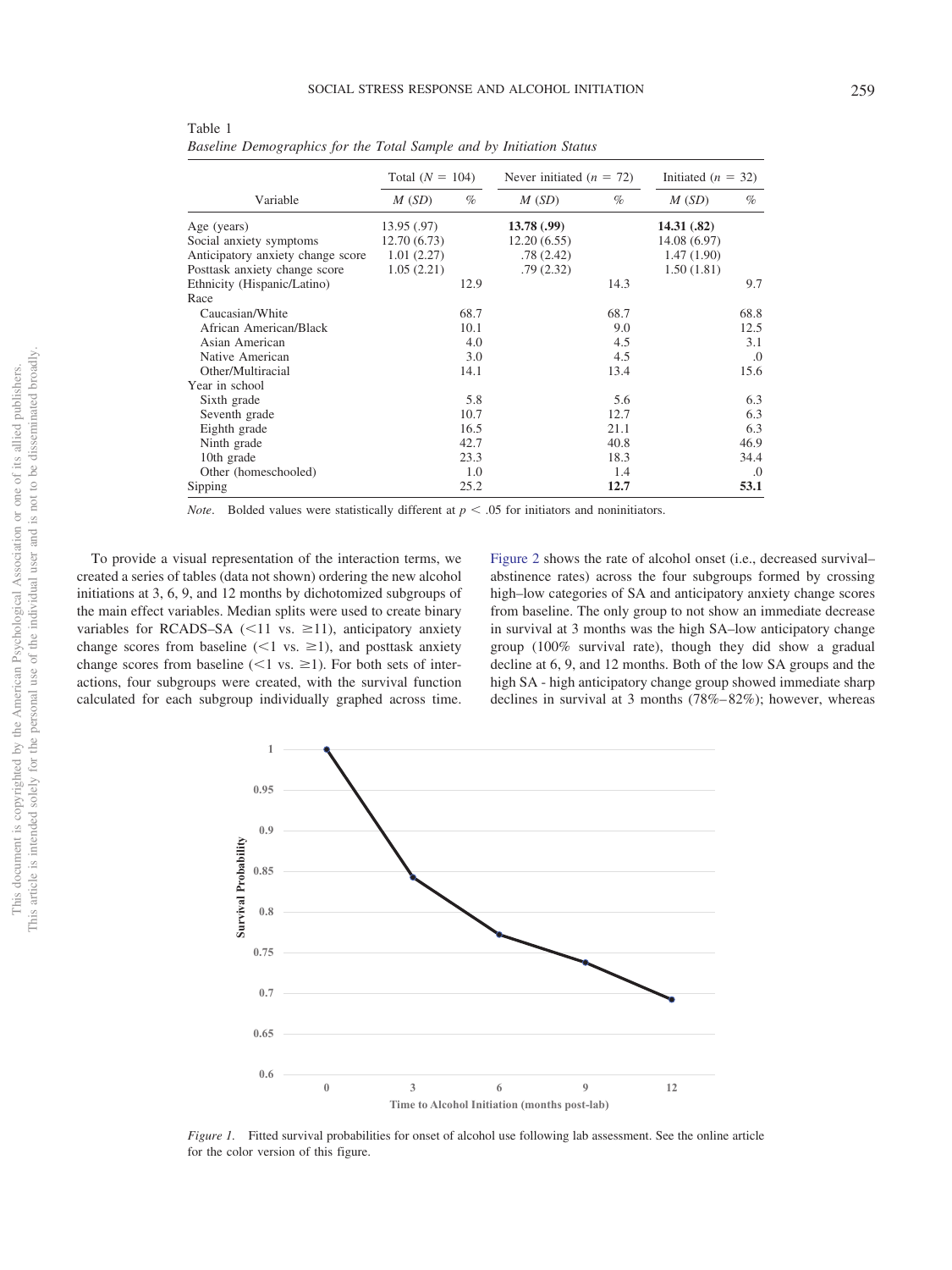|                                                                                                                                                                                                                                                                                                                                                                                                                                                                                                                                                                                                                                                                                                                                    | Univariate effects |      |                               | Full model |      |                       |  |
|------------------------------------------------------------------------------------------------------------------------------------------------------------------------------------------------------------------------------------------------------------------------------------------------------------------------------------------------------------------------------------------------------------------------------------------------------------------------------------------------------------------------------------------------------------------------------------------------------------------------------------------------------------------------------------------------------------------------------------|--------------------|------|-------------------------------|------------|------|-----------------------|--|
| Model and variable                                                                                                                                                                                                                                                                                                                                                                                                                                                                                                                                                                                                                                                                                                                 | b(SE)              |      | <i>OR</i> [95% CI]            | $b$ (SE)   | t    | OR [95% CI]           |  |
|                                                                                                                                                                                                                                                                                                                                                                                                                                                                                                                                                                                                                                                                                                                                    |                    |      | Model 1: Anticipatory anxiety |            |      |                       |  |
| Age                                                                                                                                                                                                                                                                                                                                                                                                                                                                                                                                                                                                                                                                                                                                | .60(.24)           | 2.47 | $1.83$ [1.13, 2.95]           | .24(.27)   | .88  | $1.26$ [.75, 2.14]    |  |
| Any sipping                                                                                                                                                                                                                                                                                                                                                                                                                                                                                                                                                                                                                                                                                                                        | 1.87(0.44)         | 4.29 | $6.50$ [2.77, 15.28]          | 1.89(0.49) | 3.85 | $6.61$ [2.52, 17.31]  |  |
| Social anxiety (SA)                                                                                                                                                                                                                                                                                                                                                                                                                                                                                                                                                                                                                                                                                                                | .03(.03)           | .89  | $1.03$ [.97, 1.08]            | .01(.03)   | .21  | $1.01$ [.94, $1.08$ ] |  |
| Antic. anxiety $\Delta$                                                                                                                                                                                                                                                                                                                                                                                                                                                                                                                                                                                                                                                                                                            | .14(0.07)          | 1.88 | $1.14$ [.99, 1.31]            | .17(0.09)  | 1.92 | $1.18$ [.99, 1.40]    |  |
| $SA \times$ Antic. Anxiety $\Delta$                                                                                                                                                                                                                                                                                                                                                                                                                                                                                                                                                                                                                                                                                                |                    |      |                               | .03(.01)   | 2.17 | $1.03$ [1.00, 1.05]   |  |
|                                                                                                                                                                                                                                                                                                                                                                                                                                                                                                                                                                                                                                                                                                                                    |                    |      | Model 2: Posttask anxiety     |            |      |                       |  |
| Age                                                                                                                                                                                                                                                                                                                                                                                                                                                                                                                                                                                                                                                                                                                                | .60(.24)           | 2.47 | $1.83$ [1.13, 2.95]           | .38(.24)   | 1.62 | $1.47$ [.92, 2.33]    |  |
| Any sipping                                                                                                                                                                                                                                                                                                                                                                                                                                                                                                                                                                                                                                                                                                                        | 1.87(0.44)         | 4.29 | $6.50$ [2.77, 15.28]          | 1.77(0.45) | 3.96 | 5.89 [2.45, 14.18]    |  |
| SA.                                                                                                                                                                                                                                                                                                                                                                                                                                                                                                                                                                                                                                                                                                                                | .03(0.03)          | .89  | $1.03$ [.97, 1.08]            | .02(.03)   | .74  | $1.02$ [.96, 1.09]    |  |
| Posttask anxiety $\Delta$                                                                                                                                                                                                                                                                                                                                                                                                                                                                                                                                                                                                                                                                                                          | .15(.07)           | 2.07 | $1.16$ [1.01, 1.34]           | .15(.09)   | 1.72 | 1.17 [.98, 1.39]      |  |
| $SA \times$ Posttask Anxiety $\Delta$                                                                                                                                                                                                                                                                                                                                                                                                                                                                                                                                                                                                                                                                                              |                    |      |                               | .02(0.01)  | 1.83 | $1.02$ [.99, 1.05]    |  |
| <i>Note.</i> Model 1 tests the interaction of SA and anticipatory anxiety as the primary predictor while controlling<br>for main effects and baseline variables; Model 2 tests the interaction of SA and posttask anxiety as the primary<br>predictor while controlling for main effects and baseline variables. Bold indicates effects that are statistically<br>significant ( $p < .05$ ). OR = odds ratio; CI = confidence interval; Antic. Anxiety $\Delta$ = anticipatory anxiety<br>change score (calculated by subtracting the baseline report of Subjective Units of Distress Scale [SUDS] anxiety<br>from pretask SUDS anxiety); posttask anxiety $\Delta$ = posttask anxiety change score (calculated by subtracting the |                    |      |                               |            |      |                       |  |

baseline report of SUDS anxiety from posttask SUDS anxiety).

<span id="page-6-0"></span>Table 2 *Hazard Estimates of Alcohol Onset From Baseline SA and Social Stress Response (n 104)*

the low SA– groups appeared to stabilize through the 12-month assessment  $(74\% - 85\%)$ , the high SA– high anticipatory change group continued to decline steadily to  $\sim$ 48% survival rate.

[Figure 3](#page-7-0) shows the rate of alcohol onset (i.e., decreased survival– abstinence rates) across the four subgroups formed by crossing high– low categories of SA and posttask anxiety change scores from baseline. Overall, the findings were similar to the interaction findings between SA and anticipatory anxiety change scores. The only group to not show an immediate decrease in survival at 3 months was the high SA–low posttask anxiety change group (100% survival rate), though they did show a gradual decline at 6, 9, and 12 months. The low SA–low posttask anxiety change group had a decline in survival that was slightly more gradual (e.g., 90% at 3 months) than did the corresponding anticipatory anxiety change interaction noted earlier (e.g., 82% at 3 months), though it did stabilize again at 82% between 6 and 12 months. The low SA– high posttask anxiety change group had a steeper immediate decline in survival (80% at 3 months) than did the corresponding anticipatory anxiety interaction noted earlier (90%), but then it stabilized through 12 months. Finally, the high SA– high posttask anxiety change group evidenced the steepest decline in survival rates, starting at 3 months (80%) and continuing through 12 months (51%).

## **Discussion**

Early alcohol use initiation (before age 16) is often associated with alcohol-related problems in adulthood. To date, most studies examining internalizing pathways have been limited to retrospec-



<span id="page-6-1"></span>*Figure 2.* Survival probabilities of alcohol onset by high/low social anxiety–anticipatory anxiety change score subgroups.  $SA = social$  anxiety.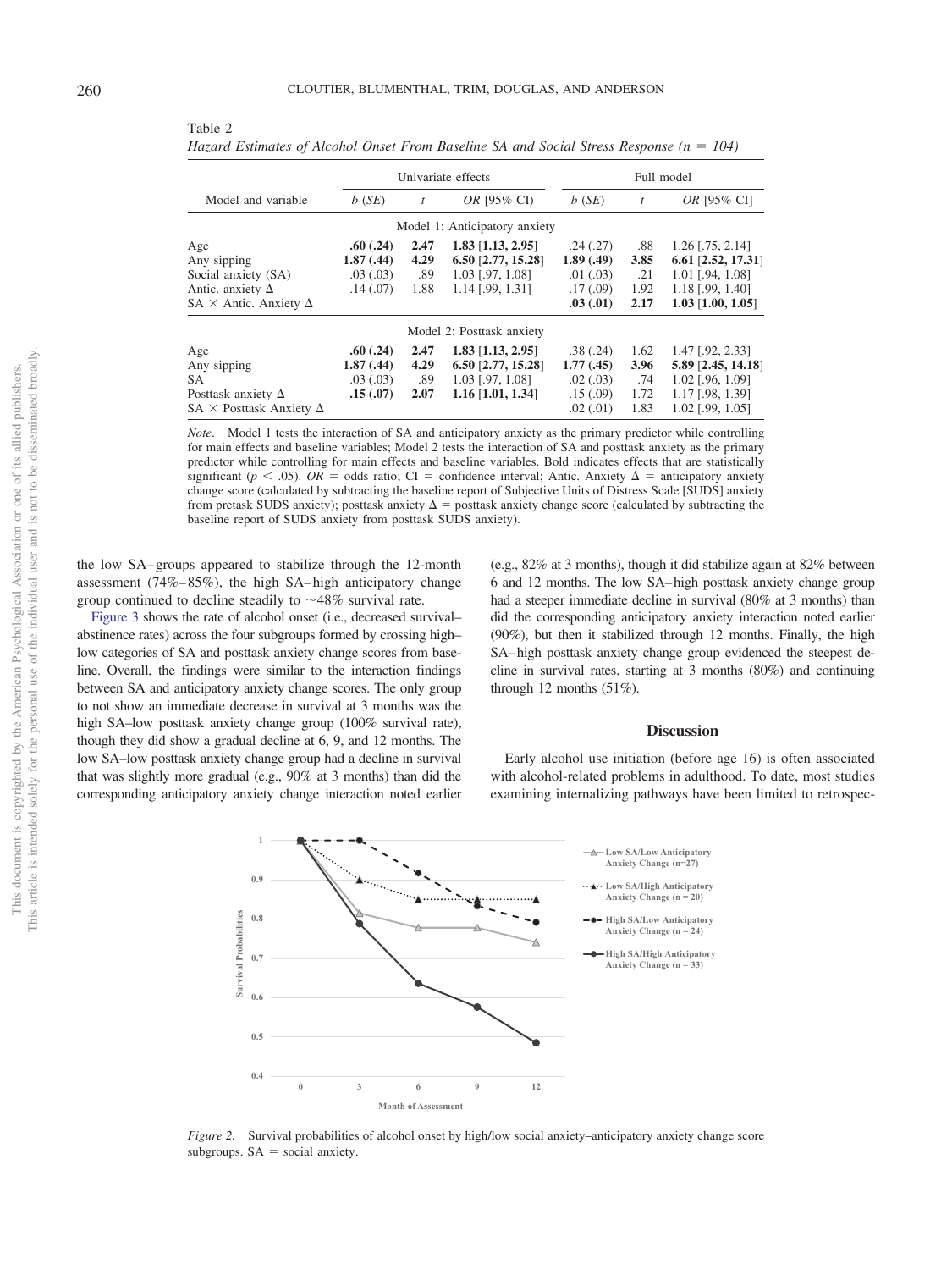

<span id="page-7-0"></span>*Figure 3.* Survival probabilities of alcohol onset by high/low social anxiety–posttask anxiety change score subgroups.  $SA = social$  anxiety.

tive self-report, often of global symptoms. Although there has been some evidence to suggest sensitivity to social stress is related to acute alcohol desires among current drinkers, whether exaggerated stress responses might *precede* initial alcohol use and related problems among adolescents has not been well understood. The present study sought to build upon the existing literature by testing whether social stress reactivity elicited in the laboratory was related to 12-month incidence of drinking among young female adolescents who never consumed a full alcoholic beverage. Consistent with hypotheses, increased anxiety elicited by the task was associated with greater and earlier rates of alcohol initiation over the following 12-month period. However, the moderating effects of SA was only statistically significant with anticipatory anxiety and not posttask anxiety. Girls with elevated anticipatory anxiety and greater levels of retrospectively reported SA symptoms appeared to have the greatest and earliest rates of onset. Findings were robust to the inclusion of age and alcohol sipping history at baseline. Building off a tension-reduction framework, it is possible that the exaggerated responses to a social stressor may be a marker of inadequate coping mechanisms and therefore risk for alcohol initiation. Indeed, social relationships with peers are a central concern to adolescents (e.g., [Steinberg, 2007\)](#page-11-4)—and alcohol may be viewed as a means of coping with social stress, which in turn, prompts the initiation of early alcohol use [\(Kuntsche, Knibbe,](#page-10-17) [Engels, & Gmel, 2007\)](#page-10-17).

Prior research has found that exaggerated stress–anxiety responding is associated with alcohol craving among *current* drinkers and those with an AUD (e.g., [Blumenthal et al., 2016;](#page-9-9) [Starcke](#page-11-8) [et al., 2013\)](#page-11-8). We extend this work by examining the prospective association between laboratory-induced social stress–anxiety and alcohol initiation. Theoretical accounts of why internalizing symptoms, such as social stress and anxiety, are associated with alcohol use have been based in large part on self-medication and tension reduction models, proposing that people use alcohol as a means of coping with acute and/or anticipated emotional distress [\(Khantz-](#page-10-18) [ian, 1985\)](#page-10-18). Self-medication models have been expanded to include a variety of relevant factors (e.g., genetics, social factors; [Buckner](#page-9-3) [et al., 2008;](#page-9-3) [Hussong et al., 2011\)](#page-10-3), and an implicit assumption in this work is that people need to experience the anxiolytic effects of alcohol in order to self-medicate. One interpretation of these models suggests that social stress and anxiety may not be germane to understanding initiation and early experimentation of alcohol use (cf. heavy use or AUD). In contrast, the present findings suggest that exaggerated anxiety responses to anticipated social stressors may temporally precede alcohol incidence and is involved in the early stages of adolescent drinking.

That this effect was statistically significant in terms of only anticipatory anxiety (cf. task anxiety) is consistent with several findings in which anticipation of stressors often elicits greater anxiety–stress responses than does the experience of the stressor itself (e.g., [Evans, Greaves-Lord, Euser, Franken, & Huizink,](#page-10-19) [2012;](#page-10-19) [van den Bos, de Rooij, Miers, Bokhorst, & Westenberg,](#page-11-22) [2014\)](#page-11-22). It may also be important to view anticipatory anxiety through a developmental lens when considering initiation of alcohol use. During adolescence, there is an increase in sensitivity to potentially negative social evaluations [\(Ollendick & Hirshfeld-](#page-11-23)[Becker, 2002;](#page-11-23) [Westenberg, Drewes, Goedhart, Siebelink, & Tref](#page-11-24)[fers, 2004\)](#page-11-24). In a 2-year prospective study where children and adolescents (ages 8 –17 at baseline) completed two speech tasks, children evidenced the greatest stress responding during the speech, whereas adolescents evidenced the greatest response in anticipation of the speech [\(van den Bos et al., 2014\)](#page-11-22). With emerging and shifting expectancies about alcohol in early adolescence [\(Dunn & Goldman, 2000;](#page-10-20) [Smit et al., 2018\)](#page-11-25), adolescents may initiate alcohol use as a coping strategy [\(Johnston et al., 2017;](#page-10-1) [Steinberg, 2007\)](#page-11-4) or in an attempt to "fit in" or avoid negative evaluations [\(Blumenthal et al., 2011;](#page-9-5) [Buckner & Schmidt, 2009\)](#page-9-7).

Of note, the findings somewhat diverge from a significant body of work that argues *blunted* stress–anxiety reactivity is a precursor to alcohol initiation and problems (e.g., [Evans et al., 2012\)](#page-10-19). The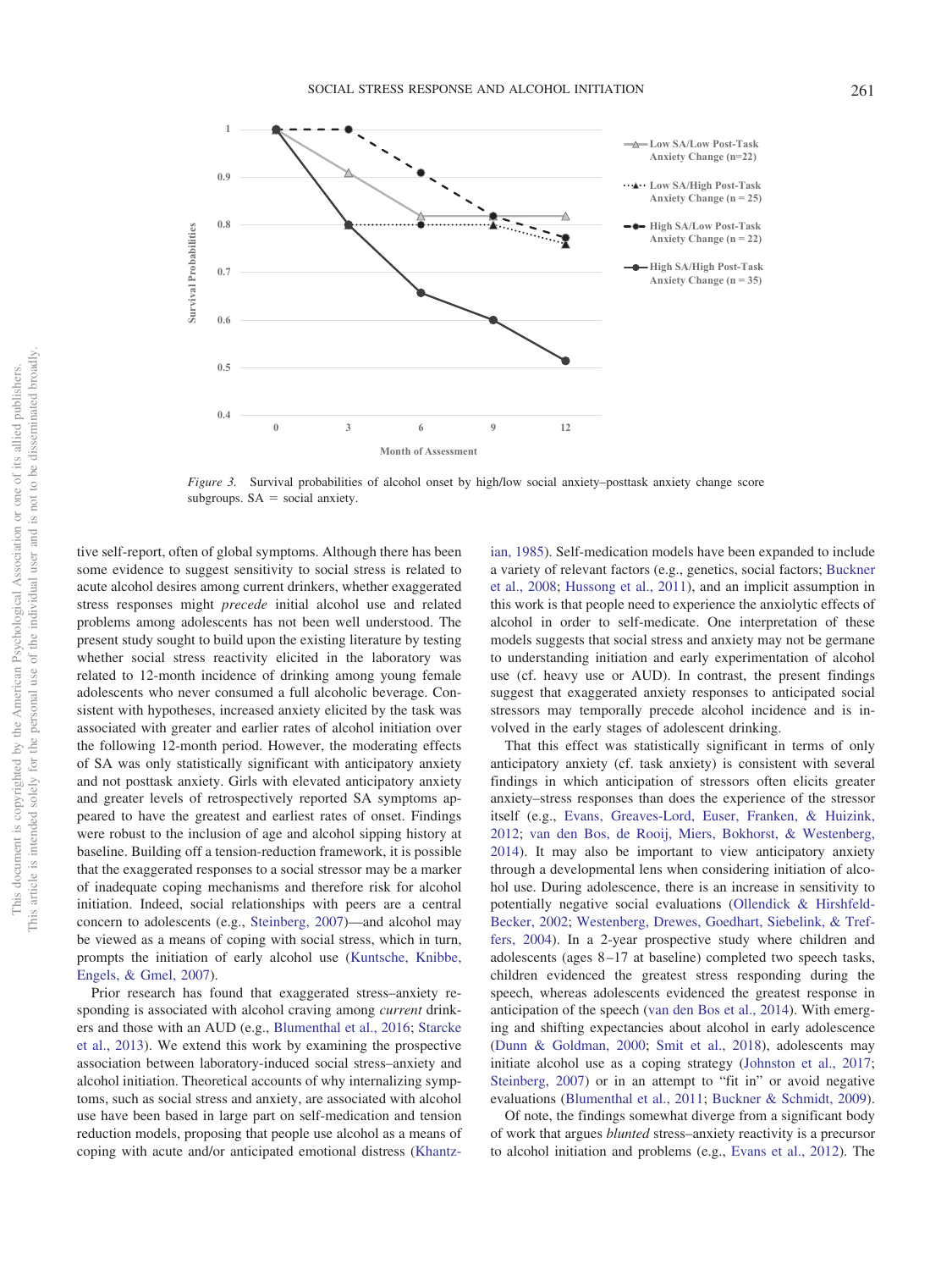underlying argument is that certain individuals are less reactive to their environment, including stressors, and therefore begin using alcohol as a means of enhancing their internal state (e.g., sensation seeking; [Goeders, 2003\)](#page-10-21). Although we found that the low SA–low anticipatory anxiety change group evidenced drops in survival similar to those in the high SA– high anticipatory change group at 3 months, their rates of survival plateaued through the 12-month assessment. It is possible that the cross-sectional examinations of blunted stress–anxiety with clinical samples are capturing associations later in the etiological process (i.e., blunted responding develops after alcohol onset). It is also possible that with a longer evaluation period, the low SA–low anticipatory change group would have caught up with or even surpassed the high SA– high anticipatory change group, supporting the equifinality of alcoholrelated risk as well as highlighting two distinct high-risk groups for alcohol initiation–later alcohol problems. Nonetheless, as the first study to report these findings, replication is key. In particular, future studies should incorporate specific physiological and subjective measures of stress responding as well as repeated stress task administrations beginning before alcohol initiation (e.g., ages 12–15) with sufficient follow-ups to assess changes in both stress responses and various alcohol patterns (e.g., incidence to problematic drinking). Although this would require substantially larger samples and more complex analyses to account for normative changes in incidence and progression, such findings would provide clear and comprehensive insight into the underlying physiological and cognitive processes that drive changes in alcohol use.

Although measuring internalizing symptomology as anxious reactivity to a social stressor is a novel, methodological strength, we did not include real-time assessments of other internalizing symptoms (e.g., feeling sad). Future researchers should consider the extent to which the findings are specific to anxiety (cf. internalizing symptoms–negative affect more broadly). The current study also did not include potential covariates from the externalizing domain. Externalizing symptoms and related variables are robust correlates of initiation of adolescent alcohol use, and recent work has highlighted the importance of examining internalizing and externalizing symptoms concurrently (e.g., [Colder et al., 2013;](#page-9-2) [Colder et al., 2017;](#page-9-18) [Hussong, Ennett, Cox, & Haroon, 2017\)](#page-10-22). It is possible that the association between anticipatory anxiety and alcohol incidence would be better accounted for by co-occurring externalizing symptoms such as impulsivity or behavioral disruptiveness [\(Gibbons et al., 2016;](#page-10-23) [Kessler et al., 2006\)](#page-10-24). For example, externalizing behaviors may further moderate the association between acute anxiety symptoms and alcohol incidence [\(Colder et](#page-9-18) [al., 2017;](#page-9-18) [Keough et al., 2016\)](#page-10-6). Further, recent studies have shown that impulsivity moderates the association between SA symptoms, coping-motivated drinking, and other drinking outcomes that could help explain the lack of main effects for SA in the present study (e.g., [Keough et al., 2016\)](#page-10-6). Laboratory tasks that tap into certain aspects of externalizing such as impulsivity (e.g., BART; [Lejuez,](#page-10-25) [Aklin, Zvolensky, & Pedulla, 2003;](#page-10-25) [Lejuez et al., 2002\)](#page-10-26) or inattentiveness (e.g., Conners' Adult ADHD Rating Scales; [Conners,](#page-9-19) [Erhardt, & Sparrow, 1999\)](#page-9-19) may aid in parsing apart these relations. Future researchers should consider additional ways in which externalizing behaviors (e.g., behavioral disruption) might be modeled statistically as well as in laboratory settings. Finally, most of the literature has examined externalizing- and internalizing-type problems as (at least statistically) mutually exclusive; research seeking to understand the additive, interactive, and reinforcing links among behaviors traditionally conceptualized as internalizing or externalizing is needed (e.g., [Colder et al., 2013\)](#page-9-2).

In the current study, sipping history was included as a potential covariate based on recent literature indicating that youth begin trying alcohol months, or even years, before consuming their first full alcoholic beverage [\(Colder et al., 2018\)](#page-9-12). As expected, we found that girls who reported sipping alcohol at baseline were more likely to initiate alcohol use within the following year and at earlier rates than were those who did not report any sipping at baseline. Although this finding is consistent with the limited work in this area, it is worth noting that the 95% confidence intervals for that variable were fairly large, preventing us from drawing any conclusions regarding precisely how strong the effect of sipping behaviors has on alcohol initiation. Notably, wide confidence intervals generally occur with low base rate behaviors and small sample sizes. Although we are fairly confident that sipping history would lead to earlier rates of alcohol onset, larger epidemiological studies on this new topic area are certainly warranted.

The present study includes several additional limitations that need to be addressed. First, the present study recruited only young adolescent girls as a means of reducing gender biased effects. Although these findings contribute to a literature that has historically focused on male-only samples, and there are recent data suggesting minimal gender differences in terms of substance use rates and stress responding (e.g., [Miech et al., 2017;](#page-11-0) [van den Bos](#page-11-22) [et al., 2014\)](#page-11-22), the lack of male representation in the current study precludes the possibility of directly testing potential gender differences. Male and female individuals may differ in the way they react to stressors, particularly those that are more socially oriented. Second, a modified version of the Trier Social Stress Test [\(Yim et](#page-11-19) [al., 2010\)](#page-11-19) was selected as the social stressor, backed by decades of empirical data showing that it effectively elicits both subjective and psychobiological stress responses [\(Kudielka et al., 2007\)](#page-10-16). However, performance-oriented stressors such as the speech task may not be ideally suited to model real-life stressors that relate to alcohol use, particularly among adolescents. Rejection and peerevaluation tasks (e.g., Cyberball, Yale Interpersonal Stressor; [Stroud, Tanofsky-Kraff, Wilfley, & Salovey, 2000;](#page-11-26) [Williams &](#page-11-27) [Jarvis, 2006\)](#page-11-27) may elicit responses that are more consistent with real-life stressors related to alcohol use. Third, although we statistically controlled for age and early sipping history, there were several additional covariates not assessed that should be considered in future work (e.g., parent–friend substance use; [Ennett et al.,](#page-10-27) [2016\)](#page-10-27). Last, although the aim of the current project was focused exclusively on predicting alcohol incidence, there is a wealth of data highlighting adolescence as a period of trying a variety of substances beyond alcohol (e.g., cigarettes, cannabis; [Johnston et](#page-10-1) [al., 2017\)](#page-10-1) as well as the role of anxious reactivity in the development of problematic use associated with those substances [\(Blu](#page-9-5)[menthal et al., 2011\)](#page-9-5). Future work should consider the role of real-time anxious reactivity and SA symptoms as predictors of initiating multiple substances across a longer time frame. Further research is also needed to examine the extent to which real-time anxious reactivity and SA symptoms might predict varying *levels* of use or use patterns by including continuous measures of alcohol use frequency and additional measures of alcoholrelated behaviors– consequences (e.g., [Savage et al., 2016\)](#page-11-28).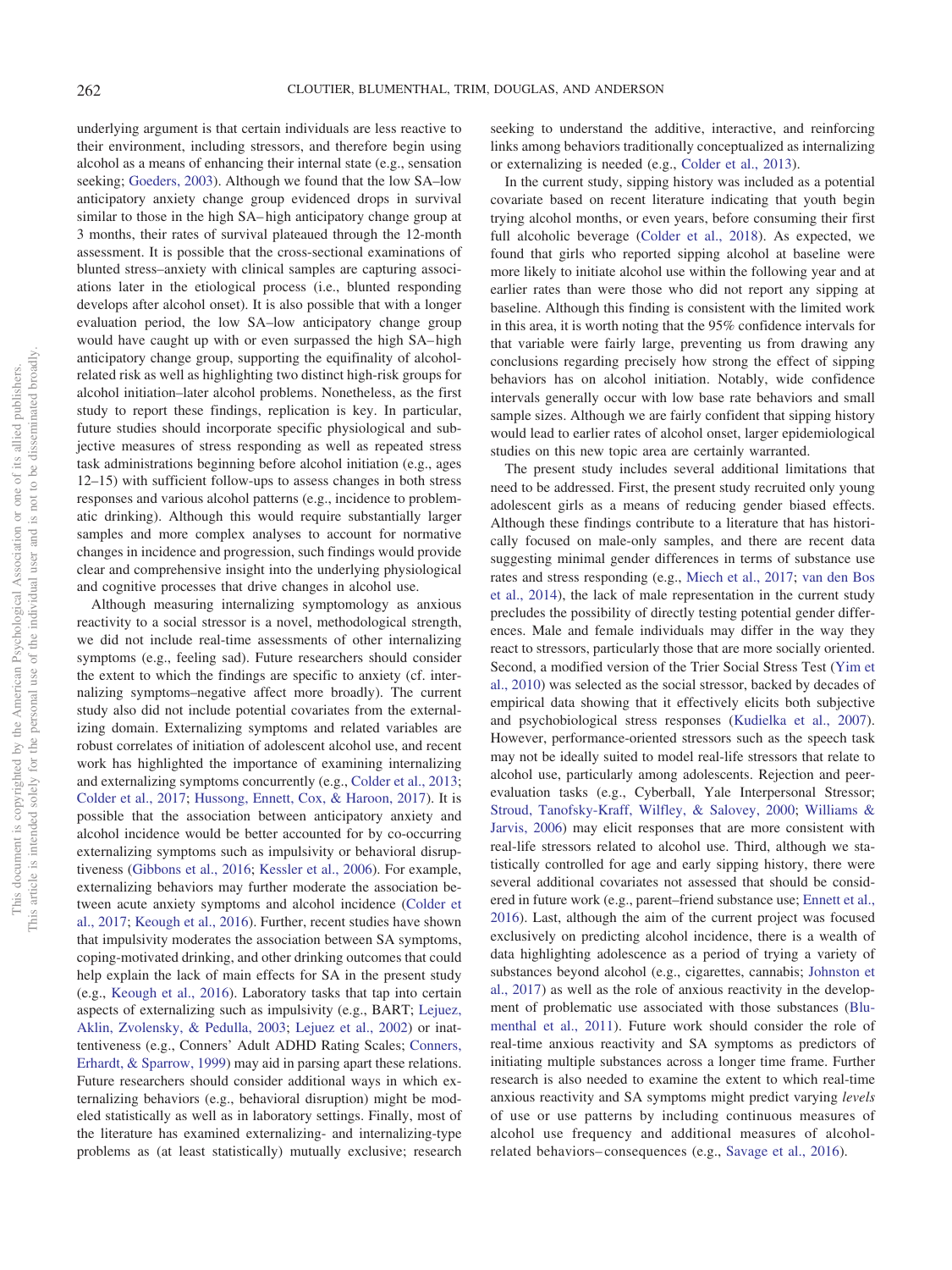Together, the current study found that girls who were more sensitive to acute social stress also were more likely to initiate alcohol use in the following year. This is the first study to recruit largely alcoholnaïve youth from the community, collect real-time assessments of reactions to a stressor task, and conduct prospective follow-ups. The current findings support the potential utility of targeting social stress responding and management of such distress in the development of selective intervention efforts. Indeed, despite decades of research, early intervention efforts aimed at reducing adolescent alcohol use incidence and problems evidence mixed findings (e.g., [Cuijpers,](#page-10-28) [2002;](#page-10-28) [Sandler et al., 2014\)](#page-11-29). Some of the most consistent, promising data emerge from selective intervention efforts built upon preclinical work identifying risk markers and factors (e.g., high anxiety sensitivity) and related mechanisms (e.g., coping with acute distress). For example, the PreVenture program tailors intervention modules to match one of four identified risk factors (i.e., anxiety sensitivity, hopelessness, impulsivity, sensation seeking) to reduce rates of alcohol initiation and risky-drinking behavior among adolescents (e.g., binge drinking; [Conrod et al., 2013;](#page-9-20) [Conrod, Stewart, Comeau, &](#page-9-21) [Maclean, 2006\)](#page-9-21). Consistent with the development and testing of this program, continued efforts aimed at clarifying the nature and boundaries of the SA–alcohol use risk link will aid in further refining such targeted intervention. It is important to note that no other studies to date have examined the role of acute social stress responses and subsequent alcohol initiation among adolescents; therefore, replication of these initial effects as well as work targeting moderators (e.g., use expectancies, coping styles, peer affiliation) and mediators (e.g., use willingness) of this association is needed [\(Anderson et al., 2014;](#page-9-22) [Fromme & D'Amico, 2000\)](#page-10-29). Additional research pairing a range of real-time assessments (e.g., laboratory stressors, ecological momentary assessment) with prospective follow-ups is needed, particularly with adolescent samples.

#### **References**

- <span id="page-9-8"></span>Abrams, K., Kushner, M. G., Medina, K. L., & Voight, A. (2002). Selfadministration of alcohol before and after a public speaking challenge by individuals with social phobia. *Psychology of Addictive Behaviors, 16,* 121–128. <http://dx.doi.org/10.1037/0893-164X.16.2.121>
- <span id="page-9-22"></span>Anderson, K. G., Brackenbury, L., Quackenbush, M., Buras, M., Brown, S. A., & Price, J. (2014). A-SIDE: Video simulation of teen alcohol and marijuana use contexts. *Journal of Studies on Alcohol and Drugs, 75,* 953–957. <http://dx.doi.org/10.15288/jsad.2014.75.953>
- <span id="page-9-4"></span>Anderson, K. G., & Brown, S. A. (2010). Middle school drinking: Who, where and when. *Journal of Child & Adolescent Substance Abuse, 20,* 48 – 62. <http://dx.doi.org/10.1080/1067828X.2011.534362>
- <span id="page-9-17"></span>Asparouhov, T., Masyn, K., & Muthén, B. (2006). Continuous time survival in latent variable models. *Proceedings of the Joint Statistical Meeting in Seattle* (pp. 180 –187). Chesterfield, MO: Mira Digital.
- <span id="page-9-1"></span>Battista, S. R., Stewart, S. H., & Ham, L. S. (2010). A critical review of laboratory-based studies examining the relationships of social anxiety and alcohol intake. *Current Drug Abuse Reviews, 3,* 3–22. [http://dx.doi](http://dx.doi.org/10.2174/1874473711003010003) [.org/10.2174/1874473711003010003](http://dx.doi.org/10.2174/1874473711003010003)
- <span id="page-9-13"></span>Blumenthal, H., Cloutier, R. M., Douglas, M. E., Kearns, N. T., & Carey, C. (2019). *The desire to drink as a function of laboratory-induced social stress among adolescents*. Manuscript submitted for publication.
- <span id="page-9-9"></span>Blumenthal, H., Ham, L. S., Cloutier, R. M., Bacon, A. K., & Douglas, M. E. (2016). Social anxiety, disengagement coping, and alcohol-use behaviors among adolescents. Anxiety, Stress, & Coping, 29, 432-446. <http://dx.doi.org/10.1080/10615806.2015.1058366>
- <span id="page-9-5"></span>Blumenthal, H., Leen-Feldner, E. W., Badour, C. L., & Babson, K. A. (2011). Anxiety psychopathology and alcohol use among adolescents: A

critical review of the empirical literature and recommendations for future research. *Journal of Experimental Psychopathology, 2,* 318 –353. <http://dx.doi.org/10.5127/jep.012810>

- <span id="page-9-15"></span>Blumenthal, H., Leen-Feldner, E. W., Frala, J. L., Badour, C. L., & Ham, L. S. (2010). Social anxiety and motives for alcohol use among adolescents. *Psychology of Addictive Behaviors, 24,* 529 –534. [http://dx.doi](http://dx.doi.org/10.1037/a0019794) [.org/10.1037/a0019794](http://dx.doi.org/10.1037/a0019794)
- <span id="page-9-0"></span>Boden, J. M., & Fergusson, D. M. (2011). The short and long term consequences of adolescent alcohol use. In J. B. Saunders and J. M. Rey (Eds.), *Young people & alcohol: Impact, policy, prevention treatment* (pp. 32– 46). Chichester, United Kingdom: Wiley-Blackwell.
- <span id="page-9-11"></span>Brady, K. T., & Randall, C. L. (1999). Gender differences in substance use disorders. *Psychiatric Clinics of North America, 22,* 241–252. [http://dx](http://dx.doi.org/10.1016/S0193-953X%2805%2970074-5) [.doi.org/10.1016/S0193-953X\(05\)70074-5](http://dx.doi.org/10.1016/S0193-953X%2805%2970074-5)
- <span id="page-9-6"></span>Buckner, J. D., Heimberg, R. G., Ecker, A. H., & Vinci, C. (2013). A biopsychosocial model of social anxiety and substance use. *Depression and Anxiety, 30,* 276 –284. <http://dx.doi.org/10.1002/da.22032>
- <span id="page-9-7"></span>Buckner, J. D., & Schmidt, N. B. (2009). Understanding social anxiety as a risk for alcohol use disorders: Fear of scrutiny, not social interaction fears, prospectively predicts alcohol use disorders. *Journal of Psychiatric Research, 43,* 477– 483. <http://dx.doi.org/10.1016/j.jpsychires.2008.04.012>
- <span id="page-9-3"></span>Buckner, J. D., Schmidt, N. B., Lang, A. R., Small, J. W., Schlauch, R. C., & Lewinsohn, P. M. (2008). Specificity of social anxiety disorder as a risk factor for alcohol and cannabis dependence. *Journal of Psychiatric Research, 42,* 230 –239. <http://dx.doi.org/10.1016/j.jpsychires.2007.01.002>
- <span id="page-9-10"></span>Caldwell, L. C., Schweinsburg, A. D., Nagel, B. J., Barlett, V. C., Brown, S. A., & Tapert, S. F. (2005). Gender and adolescent alcohol use disorders on BOLD (blood oxygen level dependent) response to spatial working memory. *Alcohol and Alcoholism, 40,* 194 –200. [http://dx.doi](http://dx.doi.org/10.1093/alcalc/agh134) [.org/10.1093/alcalc/agh134](http://dx.doi.org/10.1093/alcalc/agh134)
- <span id="page-9-14"></span>Chorpita, B. F., Yim, L., Moffitt, C., Umemoto, L. A., & Francis, S. E. (2000). Assessment of symptoms of *DSM–IV* anxiety and depression in children: A revised Child Anxiety and Depression Scale. *Behaviour Research and Therapy, 38,* 835– 855. [http://dx.doi.org/10.1016/S0005-](http://dx.doi.org/10.1016/S0005-7967%2899%2900130-8) [7967\(99\)00130-8](http://dx.doi.org/10.1016/S0005-7967%2899%2900130-8)
- <span id="page-9-16"></span>Cloutier, R. M., Blumenthal, H., & Mischel, E. R. (2016). An examination of social anxiety in marijuana and cigarette use motives among adolescents. *Substance Use & Misuse, 51,* 408 – 418. [http://dx.doi.org/10.3109/](http://dx.doi.org/10.3109/10826084.2015.1110174) [10826084.2015.1110174](http://dx.doi.org/10.3109/10826084.2015.1110174)
- <span id="page-9-2"></span>Colder, C. R., Scalco, M., Trucco, E. M., Read, J. P., Lengua, L. J., Wieczorek, W. F., & Hawk, L. W., Jr. (2013). Prospective associations of internalizing and externalizing problems and their co-occurrence with early adolescent substance use. *Journal of Abnormal Child Psychology,* 41, 667-677. <http://dx.doi.org/10.1007/s10802-012-9701-0>
- <span id="page-9-12"></span>Colder, C. R., Shyhalla, K., & Frndak, S. E. (2018). Early alcohol use with parental permission: Psychosocial characteristics and drinking in late adolescence. *Addictive Behaviors, 76,* 82– 87. [http://dx.doi.org/10.1016/](http://dx.doi.org/10.1016/j.addbeh.2017.07.030) [j.addbeh.2017.07.030](http://dx.doi.org/10.1016/j.addbeh.2017.07.030)
- <span id="page-9-18"></span>Colder, C. R., Shyhalla, K., Frndak, S., Read, J. P., Lengua, L. J., Hawk, L. W., Jr., & Wieczorek, W. F. (2017). The prospective association between internalizing symptoms and adolescent alcohol involvement and the moderating role of age and externalizing symptoms. *Alcoholism: Clinical and Experimental Research, 41,* 2185–2196. [http://dx.doi.org/](http://dx.doi.org/10.1111/acer.13512) [10.1111/acer.13512](http://dx.doi.org/10.1111/acer.13512)
- <span id="page-9-19"></span>Conners, C. K., Erhardt, D., & Sparrow, E. P. (1999). *Conners' Adult ADHD Rating Scales*. North Tonawanda, NY: Multi-Health Systems.
- <span id="page-9-20"></span>Conrod, P. J., O'Leary-Barrett, M., Newton, N., Topper, L., Castellanos-Ryan, N., Mackie, C., & Girard, A. (2013). Effectiveness of a selective, personality-targeted prevention program for adolescent alcohol use and misuse: A cluster randomized controlled trial. *Journal of the American Medical Association Psychiatry, 70,* 334 –342. [http://dx.doi.org/10.1001/](http://dx.doi.org/10.1001/jamapsychiatry.2013.651) [jamapsychiatry.2013.651](http://dx.doi.org/10.1001/jamapsychiatry.2013.651)
- <span id="page-9-21"></span>Conrod, P. J., Stewart, S. H., Comeau, N., & Maclean, A. M. (2006). Efficacy of cognitive-behavioral interventions targeting personality risk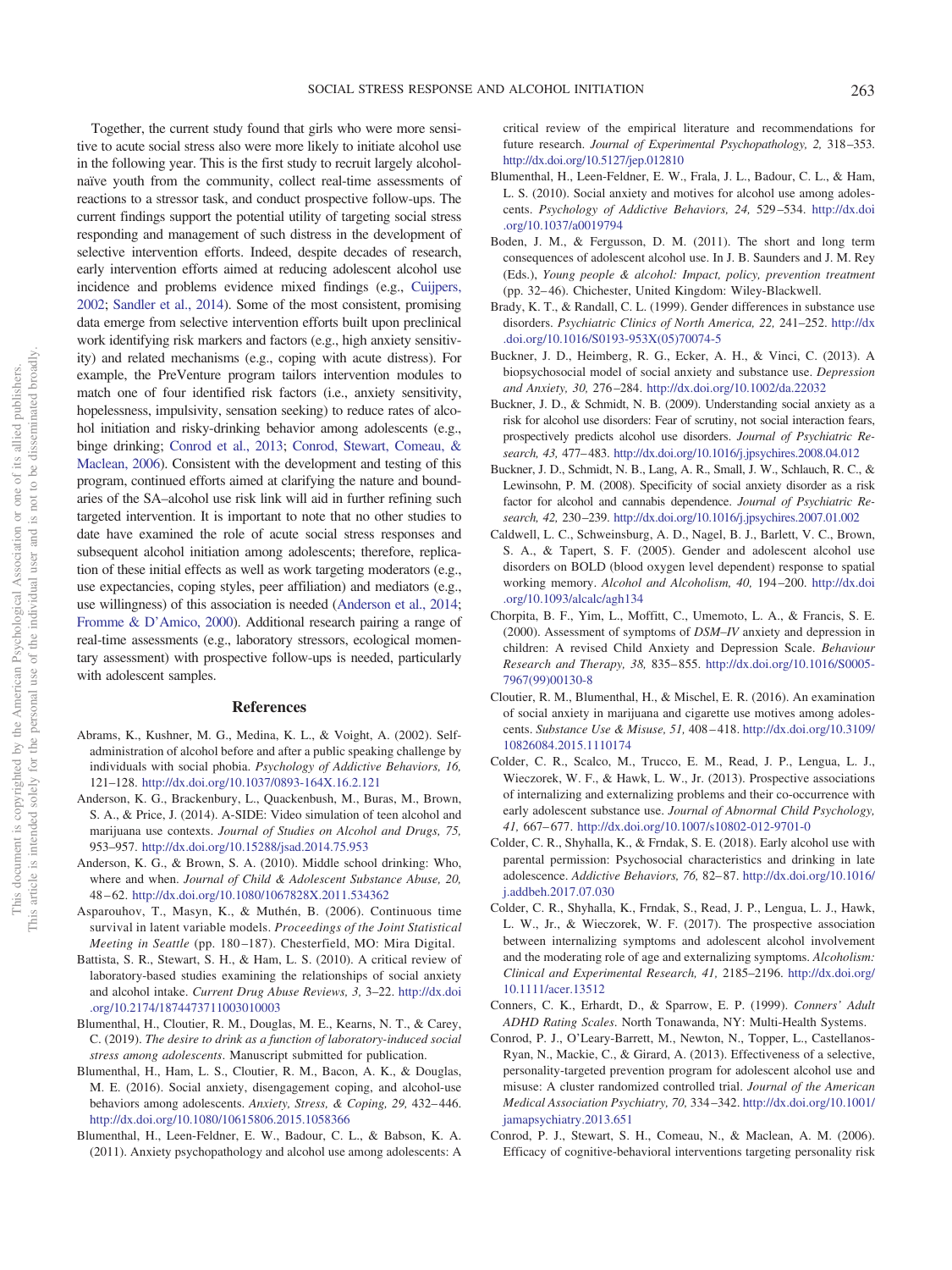factors for youth alcohol misuse. *Journal of Clinical Child and Adolescent Psychology, 35,* 550 –563. [http://dx.doi.org/10.1207/s15374424](http://dx.doi.org/10.1207/s15374424jccp3504_6) [jccp3504\\_6](http://dx.doi.org/10.1207/s15374424jccp3504_6)

- <span id="page-10-28"></span>Cuijpers, P. (2002). Effective ingredients of school-based drug prevention programs: A systematic review. *Addictive Behaviors, 27,* 1009 –1023. [http://dx.doi.org/10.1016/S0306-4603\(02\)00295-2](http://dx.doi.org/10.1016/S0306-4603%2802%2900295-2)
- <span id="page-10-8"></span>de Wit, H., Söderpalm, A. H. V., Nikolayev, L., & Young, E. (2003). Effects of acute social stress on alcohol consumption in healthy subjects. *Alcoholism: Clinical and Experimental Research, 27,* 1270 –1277. [http://](http://dx.doi.org/10.1097/01.ALC.0000081617.37539.D6) [dx.doi.org/10.1097/01.ALC.0000081617.37539.D6](http://dx.doi.org/10.1097/01.ALC.0000081617.37539.D6)
- <span id="page-10-12"></span>Diehl, A., Croissant, B., Batra, A., Mundle, G., Nakovics, H., & Mann, K. (2007). Alcoholism in women: Is it different in onset and outcome compared to men? *European Archives of Psychiatry and Clinical Neuroscience, 257,* 344 –351. <http://dx.doi.org/10.1007/s00406-007-0737-z>
- <span id="page-10-20"></span>Dunn, M. E., & Goldman, M. S. (2000). Validation of multidimensional scaling-based modeling of alcohol expectancies in memory: Age and drinking-related differences in expectancies of children assessed as first associates. *Alcoholism: Clinical and Experimental Research, 24,* 1639 – 1646. <http://dx.doi.org/10.1111/j.1530-0277.2000.tb01965.x>
- <span id="page-10-27"></span>Ennett, S. T., Jackson, C., Cole, V. T., Haws, S., Foshee, V. A., Reyes, H. L. M., . . . Cai, L. (2016). A multidimensional model of mothers' perceptions of parent alcohol socialization and adolescent alcohol misuse. *Psychology of Addictive Behaviors, 30,* 18 –28. [http://dx.doi.org/10](http://dx.doi.org/10.1037/adb0000119) [.1037/adb0000119](http://dx.doi.org/10.1037/adb0000119)
- <span id="page-10-19"></span>Evans, B. E., Greaves-Lord, K., Euser, A. S., Franken, I. H., & Huizink, A. C. (2012). The relation between hypothalamic-pituitary-adrenal (HPA) axis activity and age of onset of alcohol use. *Addiction, 107,* 312–322. <http://dx.doi.org/10.1111/j.1360-0443.2011.03568.x>
- <span id="page-10-7"></span>Field, M., & Powell, H. (2007). Stress increases attentional bias for alcohol cues in social drinkers who drink to cope. *Alcohol and Alcoholism, 42,* 560 –566. <http://dx.doi.org/10.1093/alcalc/agm064>
- <span id="page-10-10"></span>Forman-Hoffman, V. L., Edlund, M., Glasheen, C., & Ridenour, T. (2017). Alcohol initiation and progression to use, heavy episodic use, and alcohol use disorder among young adolescents ages 12–14 living in U.S. households. *Journal of Studies on Alcohol and Drugs, 78,* 853– 860. <http://dx.doi.org/10.15288/jsad.2017.78.853>
- <span id="page-10-14"></span>Foster, K. T., Hicks, B. M., Iacono, W. G., & McGue, M. (2014). Alcohol use disorder in women: Risks and consequences of an adolescent onset and persistent course. *Psychology of Addictive Behaviors, 28,* 322–335. <http://dx.doi.org/10.1037/a0035488>
- <span id="page-10-4"></span>Fröjd, S., Ranta, K., Kaltiala-Heino, R., & Marttunen, M. (2011). Associations of social phobia and general anxiety with alcohol and drug use in a community sample of adolescents. *Alcohol and Alcoholism, 46,* 192– 199. <http://dx.doi.org/10.1093/alcalc/agq096>
- <span id="page-10-29"></span>Fromme, K., & D'Amico, E. J. (2000). Measuring adolescent alcohol outcome expectancies. *Psychology of Addictive Behaviors, 14,* 206 –212. <http://dx.doi.org/10.1037/0893-164X.14.2.206>
- <span id="page-10-23"></span>Gibbons, F. X., Kingsbury, J. H., Wills, T. A., Finneran, S. D., Dal Cin, S., & Gerrard, M. (2016). Impulsivity moderates the effects of movie alcohol portrayals on adolescents' willingness to drink. *Psychology of Addictive Behaviors, 30,* 325–334. [http://dx.doi.org/10.1037/](http://dx.doi.org/10.1037/adb0000178) [adb0000178](http://dx.doi.org/10.1037/adb0000178)
- <span id="page-10-21"></span>Goeders, N. E. (2003). The impact of stress on addiction. *European Neuropsychopharmacology, 13,* 435– 441. [http://dx.doi.org/10.1016/j](http://dx.doi.org/10.1016/j.euroneuro.2003.08.004) [.euroneuro.2003.08.004](http://dx.doi.org/10.1016/j.euroneuro.2003.08.004)
- <span id="page-10-15"></span>Gotlib, I. H., Traill, S. K., Montoya, R. L., Joormann, J., & Chang, K. (2005). Attention and memory biases in the offspring of parents with bipolar disorder: Indications from a pilot study. *Journal of Child Psychology and Psychiatry, 46,* 84 –93. [http://dx.doi.org/10.1111/j.1469-](http://dx.doi.org/10.1111/j.1469-7610.2004.00333.x) [7610.2004.00333.x](http://dx.doi.org/10.1111/j.1469-7610.2004.00333.x)
- <span id="page-10-22"></span>Hussong, A. M., Ennett, S. T., Cox, M. J., & Haroon, M. (2017). A systematic review of the unique prospective association of negative affect symptoms and adolescent substance use controlling for external-

izing symptoms. *Psychology of Addictive Behaviors, 31,* 137–147. [http://](http://dx.doi.org/10.1037/adb0000247) [dx.doi.org/10.1037/adb0000247](http://dx.doi.org/10.1037/adb0000247)

- <span id="page-10-3"></span>Hussong, A. M., Jones, D. J., Stein, G. L., Baucom, D. H., & Boeding, S. (2011). An internalizing pathway to alcohol use and disorder. *Psychology of Addictive Behaviors, 25,* 390 – 404. <http://dx.doi.org/10.1037/a0024519>
- <span id="page-10-2"></span>Jenkins, M. B., Agrawal, A., Lynskey, M. T., Nelson, E. C., Madden, P. A., Bucholz, K. K., & Heath, A. C. (2011). Correlates of alcohol abuse/ dependence in early-onset alcohol-using women. *American Journal on Addictions, 20,* 429 – 434. [http://dx.doi.org/10.1111/j.1521-0391.2011](http://dx.doi.org/10.1111/j.1521-0391.2011.00151.x) [.00151.x](http://dx.doi.org/10.1111/j.1521-0391.2011.00151.x)
- <span id="page-10-0"></span>Jessor, R. (1991). Risk behavior in adolescence: A psychosocial framework for understanding and action. *Journal of Adolescent Health, 12,* 597– 605. [http://dx.doi.org/10.1016/1054-139X\(91\)90007-K](http://dx.doi.org/10.1016/1054-139X%2891%2990007-K)
- <span id="page-10-13"></span>Johnson, P. B., Richter, L., Kleber, H. D., McLellan, A. T., & Carise, D. (2005). Telescoping of drinking-related behaviors: Gender, racial/ethnic, and age comparisons. *Substance Use & Misuse, 40,* 1139 –1151. [http://](http://dx.doi.org/10.1081/JA-200042281) [dx.doi.org/10.1081/JA-200042281](http://dx.doi.org/10.1081/JA-200042281)
- <span id="page-10-1"></span>Johnston, L. D., O'Malley, P. M., Miech, R. A., Bachman, J. G., & Schulenberg, J. E. (2017). *Monitoring the Future national survey results on drug use, 1975–2016: Overview, key findings on adolescent drug use*. Ann Arbor: Institute for Social Research, The University of Michigan.
- <span id="page-10-11"></span>Kann, L., McManus, T., Harris, W. A., Shanklin, S. L., Flint, K. H., Hawkins, J.,... Zaza, S. (2016). Youth Risk Behavior Surveillance— United States, 2015. *MMWR Surveillance Summaries, 65,* 1–174. [http://](http://dx.doi.org/10.15585/mmwr.ss6506a1) [dx.doi.org/10.15585/mmwr.ss6506a1](http://dx.doi.org/10.15585/mmwr.ss6506a1)
- <span id="page-10-6"></span>Keough, M. T., Badawi, G., Nitka, D., O'Connor, R. M., & Stewart, S. H. (2016). Impulsivity increases risk for coping-motivated drinking in undergraduates with elevated social anxiety. *Personality and Individual Differences, 88,* 45–50. <http://dx.doi.org/10.1016/j.paid.2015.08.036>
- <span id="page-10-24"></span>Kessler, R. C., Adler, L., Barkley, R., Biederman, J., Conners, C. K., Demler, O.,... Zaslavsky, A. M. (2006). The prevalence and correlates of adult ADHD in the United States: Results from the National Comorbidity Survey Replication. *American Journal of Psychiatry, 163,* 716 – 723. <http://dx.doi.org/10.1176/ajp.2006.163.4.716>
- <span id="page-10-18"></span>Khantzian, E. J. (1985). The self-medication hypothesis of addictive disorders: Focus on heroin and cocaine dependence. *American Journal of Psychiatry, 142,* 1259 –1264. <http://dx.doi.org/10.1176/ajp.142.11.1259>
- <span id="page-10-16"></span>Kudielka, B. M., Hellhammer, D. H., & Kirschbaum, C. (2007). Ten years of research with the Trier Social Stress Test—Revisited. In E. Harmon-Jones & P. Winkielman (Eds.), *Social neuroscience: Integrating biological and psychological explanations of social behavior* (pp. 56 – 83). New York, NY: Guilford Press.
- <span id="page-10-17"></span>Kuntsche, E., Knibbe, R., Engels, R., & Gmel, G. (2007). Drinking motives as mediators of the link between alcohol expectancies and alcohol use among adolescents. *Journal of Studies on Alcohol and Drugs, 68,* 76 – 85. <http://dx.doi.org/10.15288/jsad.2007.68.76>
- <span id="page-10-25"></span>Lejuez, C. W., Aklin, W. M., Zvolensky, M. J., & Pedulla, C. M. (2003). Evaluation of the balloon analogue risk task (BART) as a predictor of adolescent real-world risk-taking behaviours. *Journal of Adolescence, 26,* 475– 479. [http://dx.doi.org/10.1016/S0140-1971\(03\)00036-8](http://dx.doi.org/10.1016/S0140-1971%2803%2900036-8)
- <span id="page-10-26"></span>Lejuez, C. W., Read, J. P., Kahler, C. W., Richards, J. B., Ramsey, S. E., Stuart, G. L., . . . Brown, R. A. (2002). Evaluation of a behavioral measure of risk taking: The balloon analogue risk task (BART). *Journal of Experimental Psychology: Applied, 8,* 75– 84. [http://dx.doi.org/10](http://dx.doi.org/10.1037/1076-898X.8.2.75) [.1037/1076-898X.8.2.75](http://dx.doi.org/10.1037/1076-898X.8.2.75)
- <span id="page-10-9"></span>Magrys, S. A., & Olmstead, M. C. (2015). Acute stress increases voluntary consumption of alcohol in undergraduates. *Alcohol and Alcoholism, 50,* 213–218. <http://dx.doi.org/10.1093/alcalc/agu101>
- <span id="page-10-5"></span>Marmorstein, N. R., White, H., Chung, T., Hipwell, A., Stouthamer-Loeber, M., & Loeber, R. (2010). Associations between first use of substances and change in internalizing symptoms among girls: Differences by symptom trajectory and substance use type. *Journal of Clinical Child and Adolescent Psychology, 39,* 545–558. [http://dx.doi.org/10](http://dx.doi.org/10.1080/15374416.2010.486325) [.1080/15374416.2010.486325](http://dx.doi.org/10.1080/15374416.2010.486325)